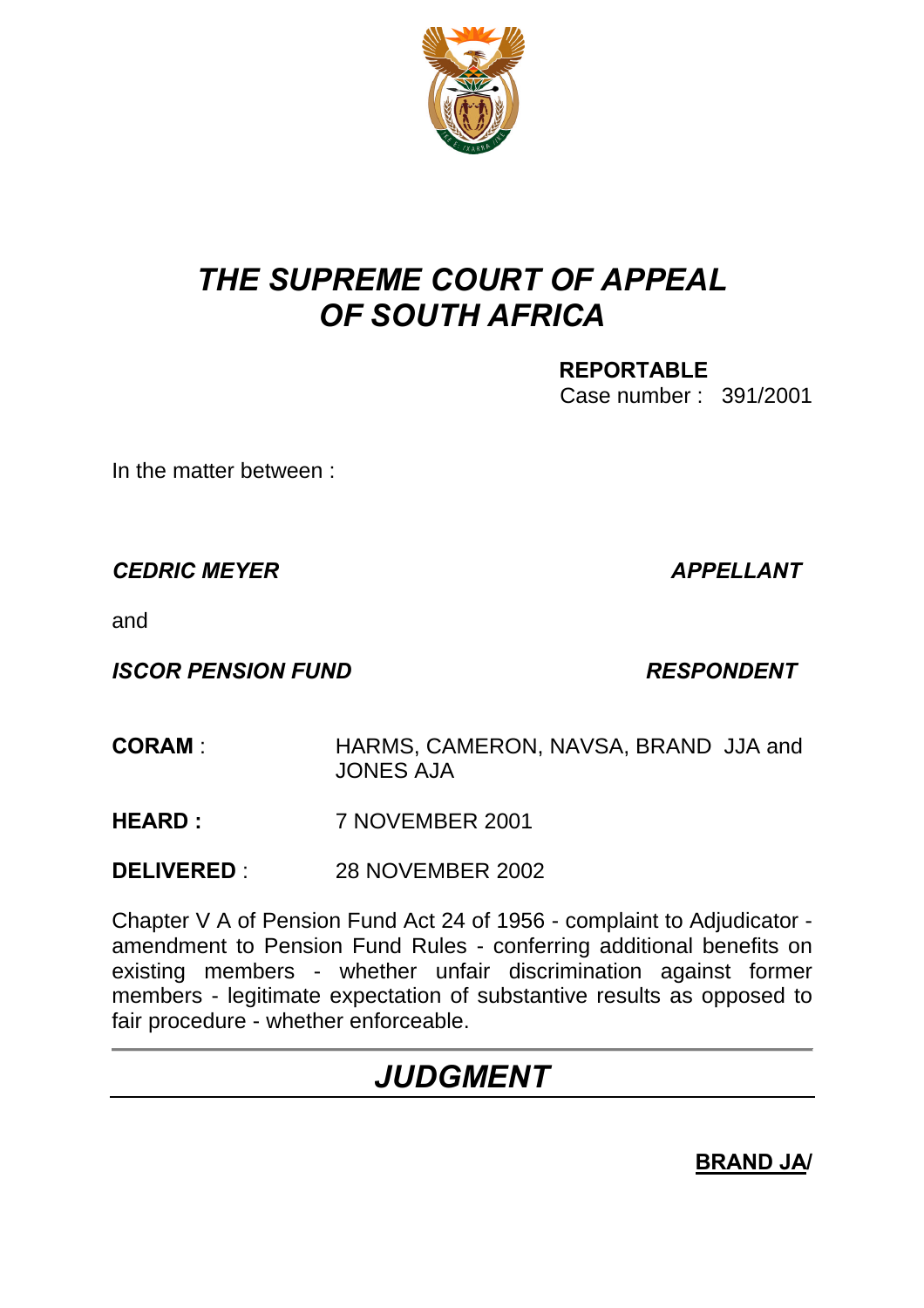#### BRAND JA :

[1] This appeal arises from a successful application to set aside a determination by the Adjudicator appointed under s 30C of the Pension Fund Act 24 of 1956 ('the Act'). The underlying dispute to the appeal has already wound its costly way through four tribunals over a period of nearly a decade. The respondent ('the Fund') is a Pension Fund registered under the provisions of the Act. It is a company fund in the sense that all its members are employed by companies in the Iscor group, consisting of a large (former parastatal) company, Iscor Limited, its subsidiaries and affiliates ('Iscor'). The appellant ('Meyer') was employed by Iscor for over 33 years until he took early retirement at the end of July 1993. He did so because he was informed that he was about to be retrenched. Throughout his employment with Iscor, Meyer was a member of the Fund. Upon retirement his pension benefits were calculated in accordance with the then applicable rules of the Fund. More particularly, rule 6.2 was applied. This rule provided that if a member took retirement before reaching the normal retirement age of 63, 'the pension that is payable on such retirement shall be … reduced by 0,4% in respect of each month by which his retirement precedes his normal retirement age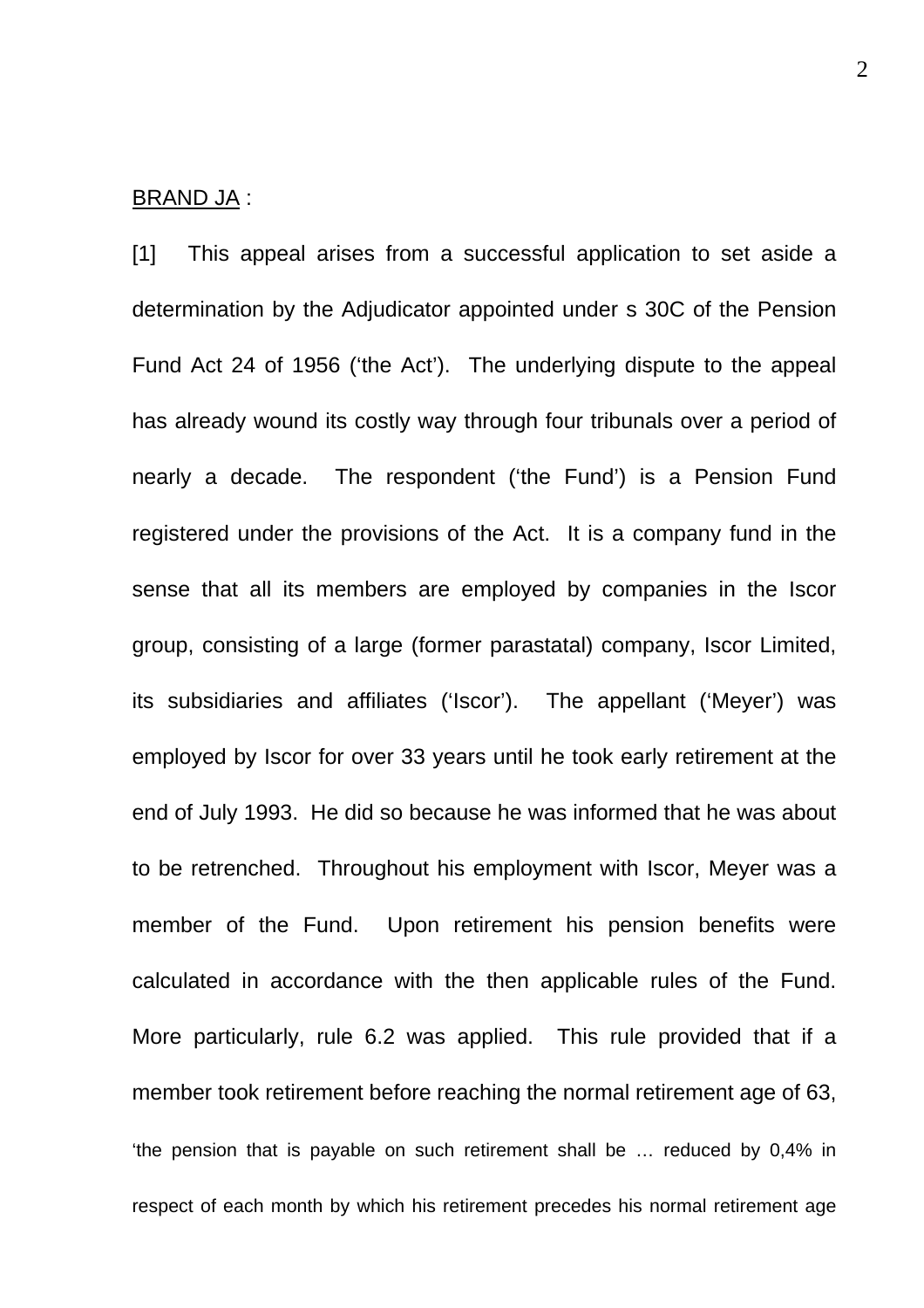[of 63]'. Since Meyer was only 51 when he took retirement, his pension benefits were substantially reduced by the application of rule 6.2.

[2] On 20 September 1993, less than two months after Meyer's retirement, the trustees of the Fund resolved to amend rule 6.2. The amendment was expressly formulated as a temporary measure and was clearly calculated to advance the personnel reduction programme embarked upon by Iscor at the time, by encouraging employees of Iscor (and members of the Fund) who have reached the age of 50 to take early retirement. To this end the amended rule 6.2 stipulated that the pension of employees who (a) attained the age of 50 prior to 31 December 1993 and (b) elected between 1 October and 31 December 1993 (c) to retire during the first quarter of 1994, would not be subject to the 0,4% per month reduction. The amended rule also provided that in calculating the pensionable service of these qualifying members would be extended by one month for each year of actual service.

[3] Calculated on the basis of rule 6.2 in its original form, Meyer's pension benefits amounted to a lump sum award of R152 019,61 and a monthly pension of R1 669,94. By contrast, if Meyer had been allowed to take earlier retirement under the amended rule 6.2, he would have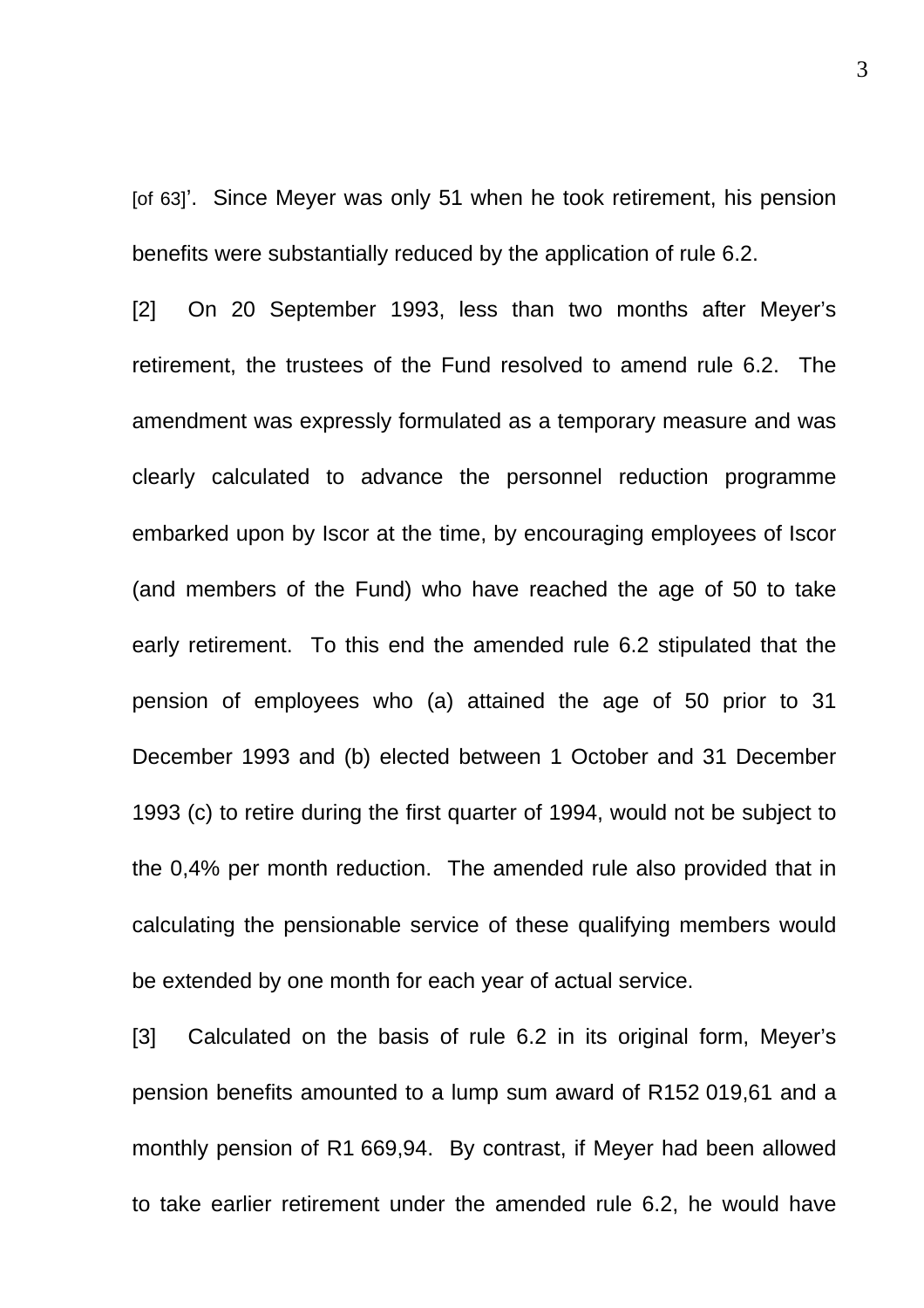received a lump sum payment of R342 612,90 and a monthly pension of R3 939,11. Quite understandably Meyer felt aggrieved by his exclusion from the enhanced benefits of the amended rule 6.2.

[4] He first sought relief against his erstwhile employer, Iscor, in the Industrial Court, pursuant to s 46(9) of the Industrial Relations Act 28 of 1956. The Industrial Court held in his favour, finding, in essence, that the amendment discriminated against him; that Iscor was partly responsible for the amendment; and that it could therefore be held answerable to Meyer for the loss that he suffered because of the discrimination. In determining the amount of Meyer's resulting loss, the Industrial Court relied on an actuarial calculation of the difference between the pension benefits Meyer actually received and those that he would have received under the amended rule 6.2. Based on these calculations the Court gave judgment for Meyer against Iscor in the sum of R450 000. On appeal by Iscor to the Labour Appeal Court the Industrial Court's judgment was, however, set aside, substantially on the basis that the Fund was an entity separate from Iscor and that Iscor could not be held responsible for a loss occasioned by an amendment to its rules by this separate entity. The judgment of the Labour Appeal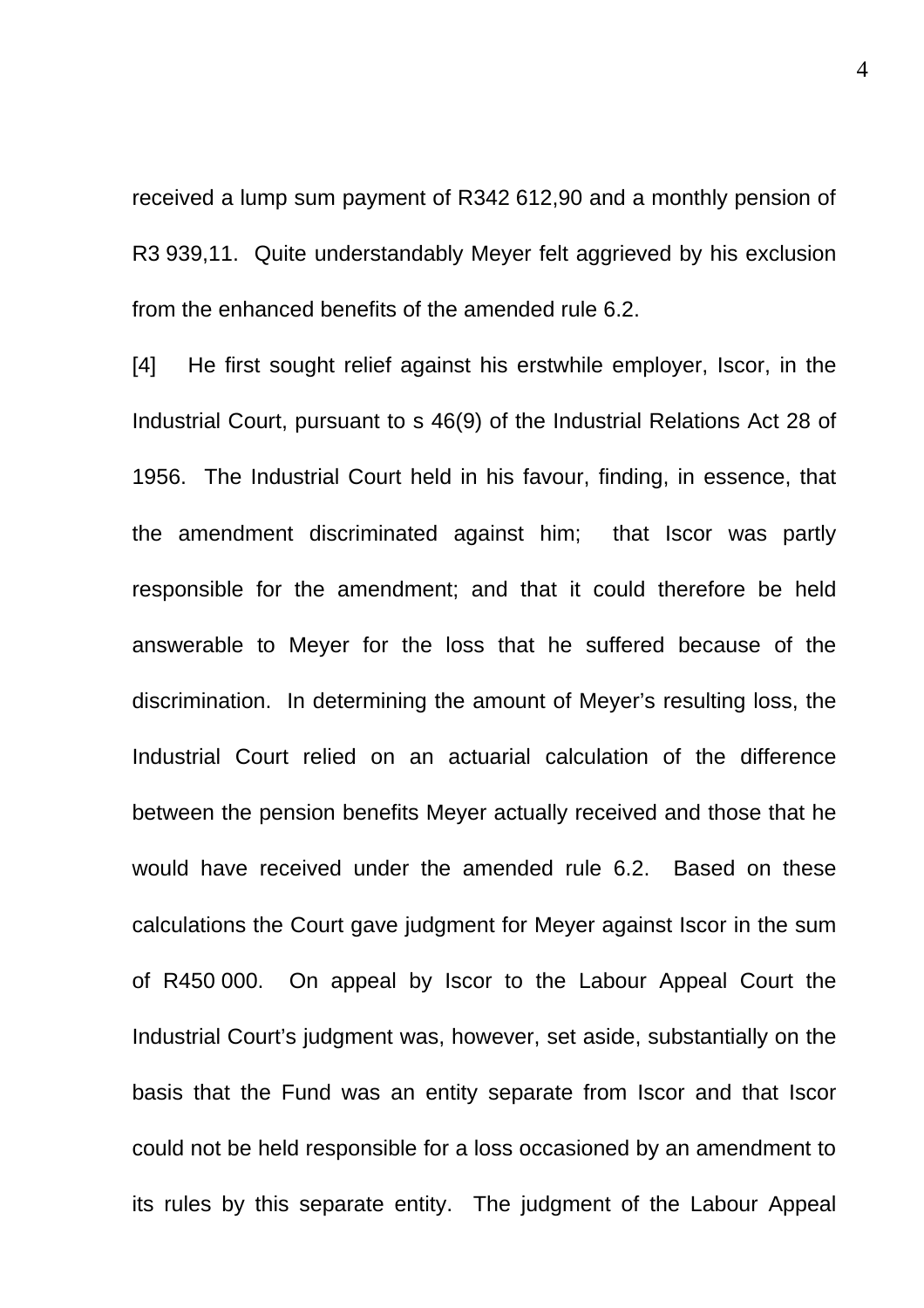Court has subsequently been reported *sub nom Yskor v Meyer* [1995] 7 BLLR 28 (LAC).

[5] Meyer thereupon redirected his pursuit for compensation. This time, he availed himself of the statutory complaints procedure created by Chapter V A (ss 30A-30X) of the Act by lodging a complaint against the Fund in terms of s 30A. On a basis to which I shall presently return, the Adjudicator determined the dispute between the parties in favour of Meyer. He thereupon made an order which *inter alia* provided that:

- '(a) The decision of the [Fund] not to grant enhanced early retirement benefits to [Meyer] similar to those granted to other former members of [the Fund], in terms of the amendment to rule 6.2 on 20 September 1993, is declared to be unfair discrimination and thus maladministration of the fund by the fund as contemplated in paragraph (b) of the definition of a complaint in section 1 of the Pension Funds Act of 1956.
- (b) The [Fund] is ordered to remove the effects of such discrimination by placing [Meyer] in the position in which he would have been had he not been the victim of the discrimination.'

The rest of the order was aimed at facilitating an agreement between the parties on the amount of Meyer's compensation and, failing such agreement, at providing a mechanism for the determination of this amount by the Adjudicator. However, instead of implementing the latter part of the order, the Fund brought an application in the Transvaal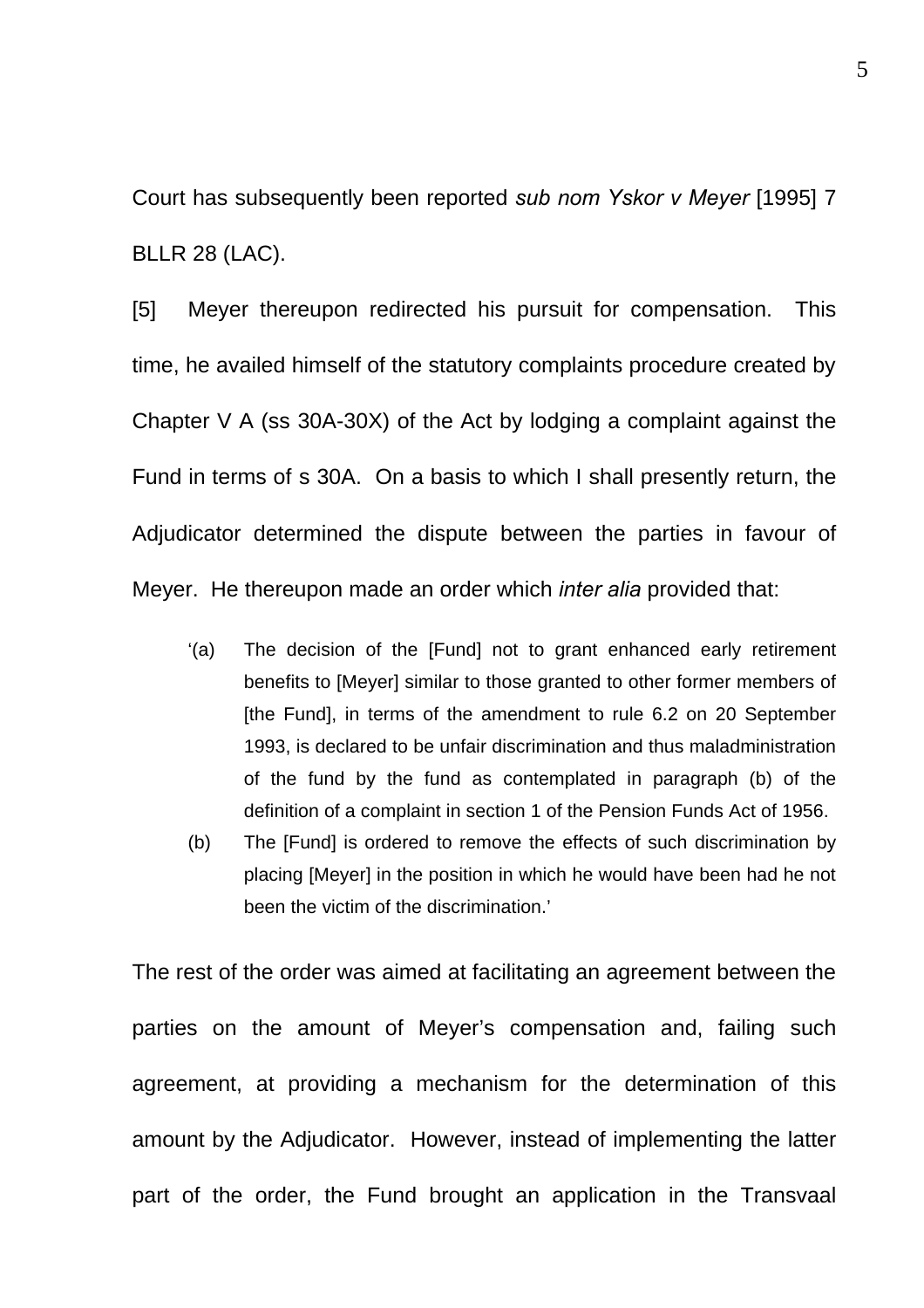Provincial Division in terms of s 30P of the Act for the setting aside of paras (a) and (b) of the order. The Court *a quo* granted the application and set the Adjudicator's order aside, but afforded Meyer leave to appeal to this Court.

## THE STATUTORY SETTING

[6] The Adjudicator's powers to interfere with the Fund's management of its own affairs as well as the jurisdiction of the High Court to confirm the Adjudicator's determination or to set it aside are governed by the provisions of Chapter V A of the Act. This Chapter was introduced by the Pension Fund Amendment Act 22 of 1996. Although the latter Act only came into operation on 19 April 1996, that is, as far as this matter is concerned, long after the event, Chapter V A was expressly given retrospective effect by s 30H.

[7] At the risk of stating the obvious, it must be borne in mind that, since the office of the Adjudicator is a creature of statute, the Adjudicator has no inherent jurisdiction. His powers and functions are confined to those conferred upon him by the provisions of Chapter V A. For present purposes, he is enjoined by these provisions to determine 'complaints' as defined in s 1 of the Act. The relevant part of the definition reads: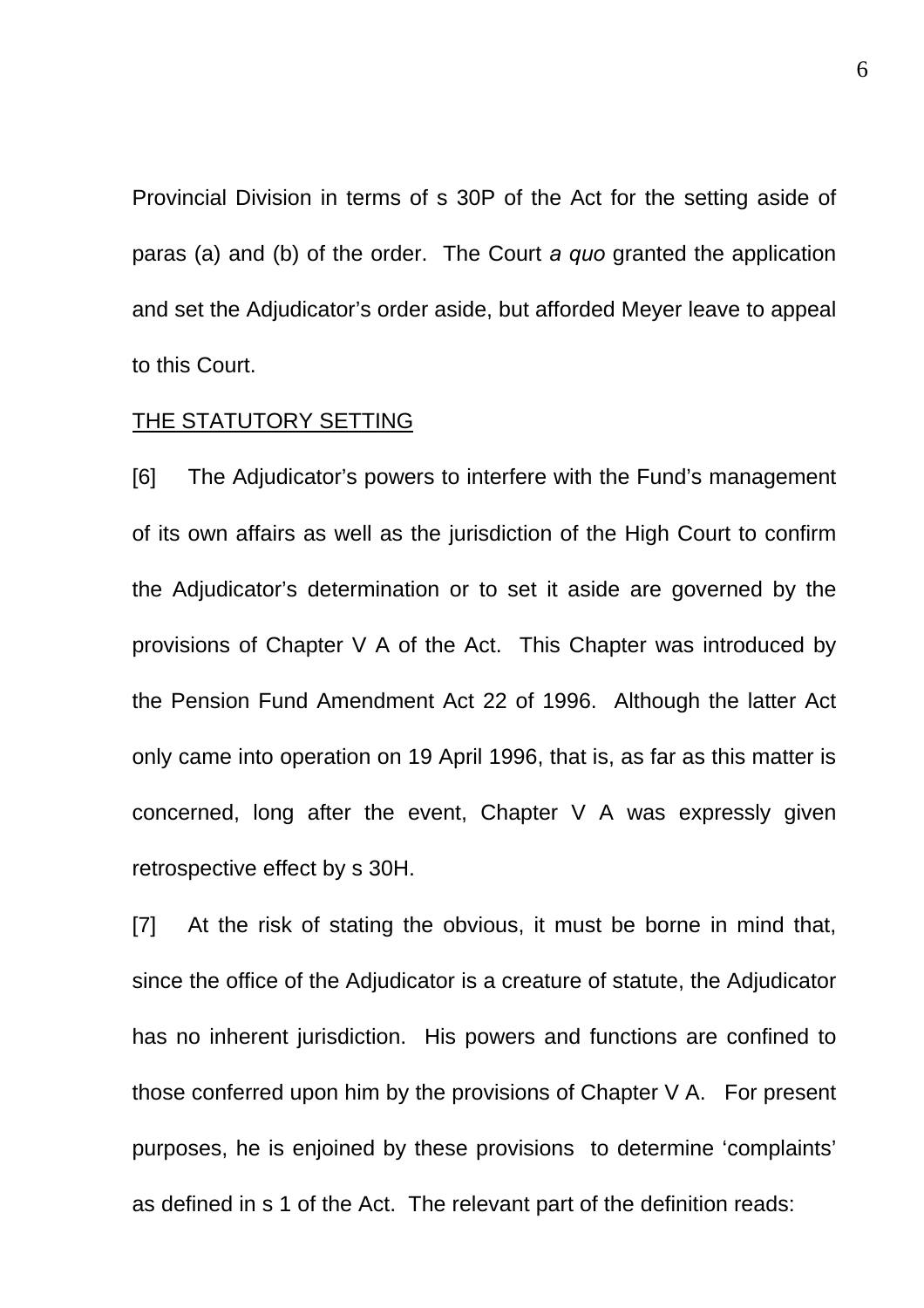'"complaint" means a complaint of a complainant [which includes a member or former member of a fund] to the administration of a fund, the investment of its funds or the interpretation and application of its rules, and alleging -

- (a) that a decision of the fund … purportedly taken in terms of the rules [of the fund] was in excess of the powers of that fund … or an improper exercise of its powers;
- (b) that the complainant has sustained or may sustain prejudice in consequence of the maladministration of the fund …, whether by act or omission; …'

[8] The High Court's jurisdiction to entertain an appeal against a determination by the Adjudicator is governed by the provisions of s 30P. The relevant part of this section provides:

'**Access to court** - (1) Any party who feels aggrieved by a determination of the Adjudicator may … apply to the division of the [High] Court which has jurisdiction, for relief, …

(2) The division of the [High] Court contemplated in subsection (1) shall have the power to consider the merits of the complaint in question, to take evidence and to make any order it deems fit.'

As was explained by Trollip J in *Tikly & Others v Johannes NO and Others* 1963 (2) SA 588 (T) 590F-591A, an appeal usually falls into one of the following three categories:

- '(i) an appeal in the wide sense, that is, a complete re-hearing of, and fresh determination on the merits of the matter with or without additional evidence or information …;
- (ii) an appeal in the ordinary strict sense, that is, a re-hearing on the merits but limited to the evidence or information on which the decision under appeal was given, and in which the only determination is whether that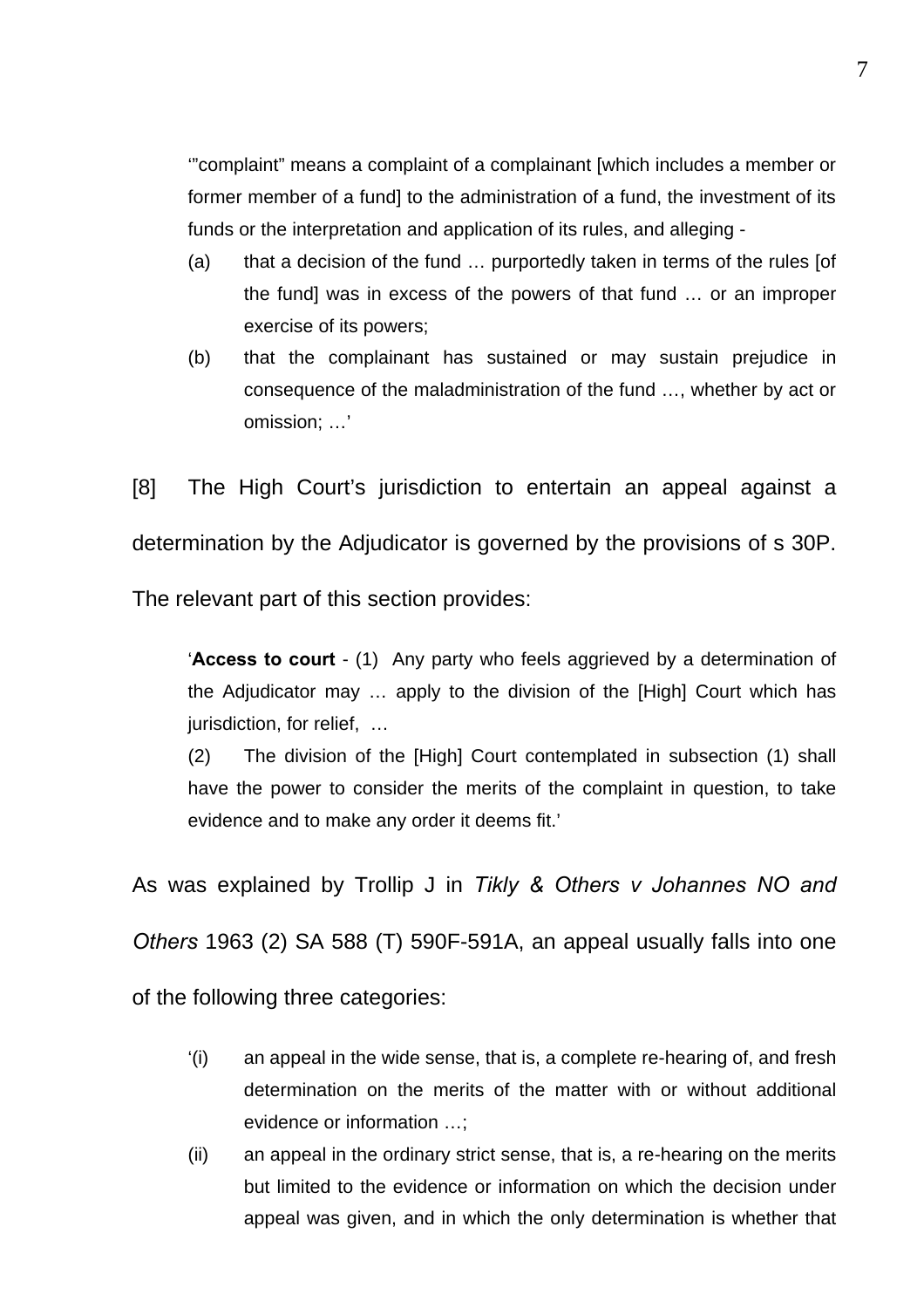decision was right or wrong …;

(iii) a review, that is, a limited re-hearing with or without additional evidence or information to determine, not whether the decision under appeal was correct or not, but whether the arbiters had exercised their powers and discretion honestly and properly …'

From the wording of s 30P(2) it is clear that the appeal to the High Court contemplated is an appeal in the wide sense. The High Court is therefore not limited to a decision whether the Adjudicator's determination was right or wrong. Neither is it confined to the evidence or the grounds upon which the Adjudicator's determination was based. The Court can consider the matter afresh and make any order it deems fit. At the same time, however, the High Court's jurisdiction is limited by s 30P(2) to a consideration of 'the merits of the complaint in question'. The dispute submitted to the High Court for adjudication must therefore still be a 'complaint' as defined. Moreover, it must be substantially the same 'complaint' as the one determined by the Adjudicator. Since it is an appeal, it follows that where, for example, a dispute of fact on the papers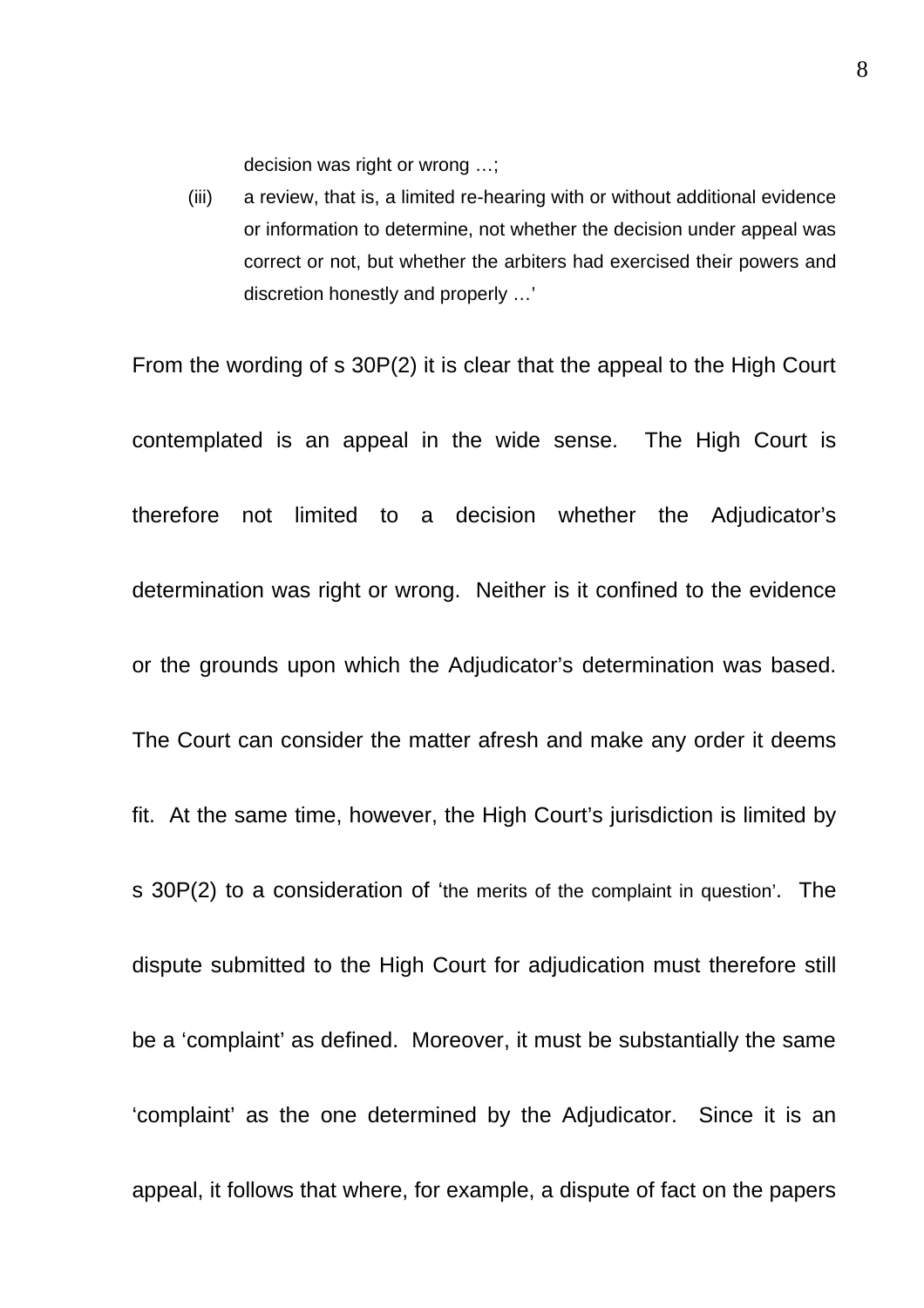is approached in accordance with the guidelines formulated by Corbett JA in *Plascon Evans Paints Ltd v Van Riebeeck Paints (Pty) Ltd* 1984 (3) SA 623 (A) 634E-635D, the complainant should be regarded as the 'applicant' throughout, despite the fact that it is the other side who is formally the applicant to set the Adjudicator's determination aside. In case of a 'genuine dispute of fact' on the papers as contemplated in *Plascon Evans,* the matter must therefore, in essence, be decided on the version presented by the other side unless that version can, in the words of Corbett JA, be described as 'so far-fetched and clearly untenable that the court is justified in rejecting [it] merely on the papers'.

### THE ADJUDICATOR'S DETERMINATION

[9] What runs through the Adjudicator's reasons for his determination like a golden thread, is his finding that, since the pension benefits received by Meyer were substantially less than those afforded to other members of the Fund who retired under the amended rule, he was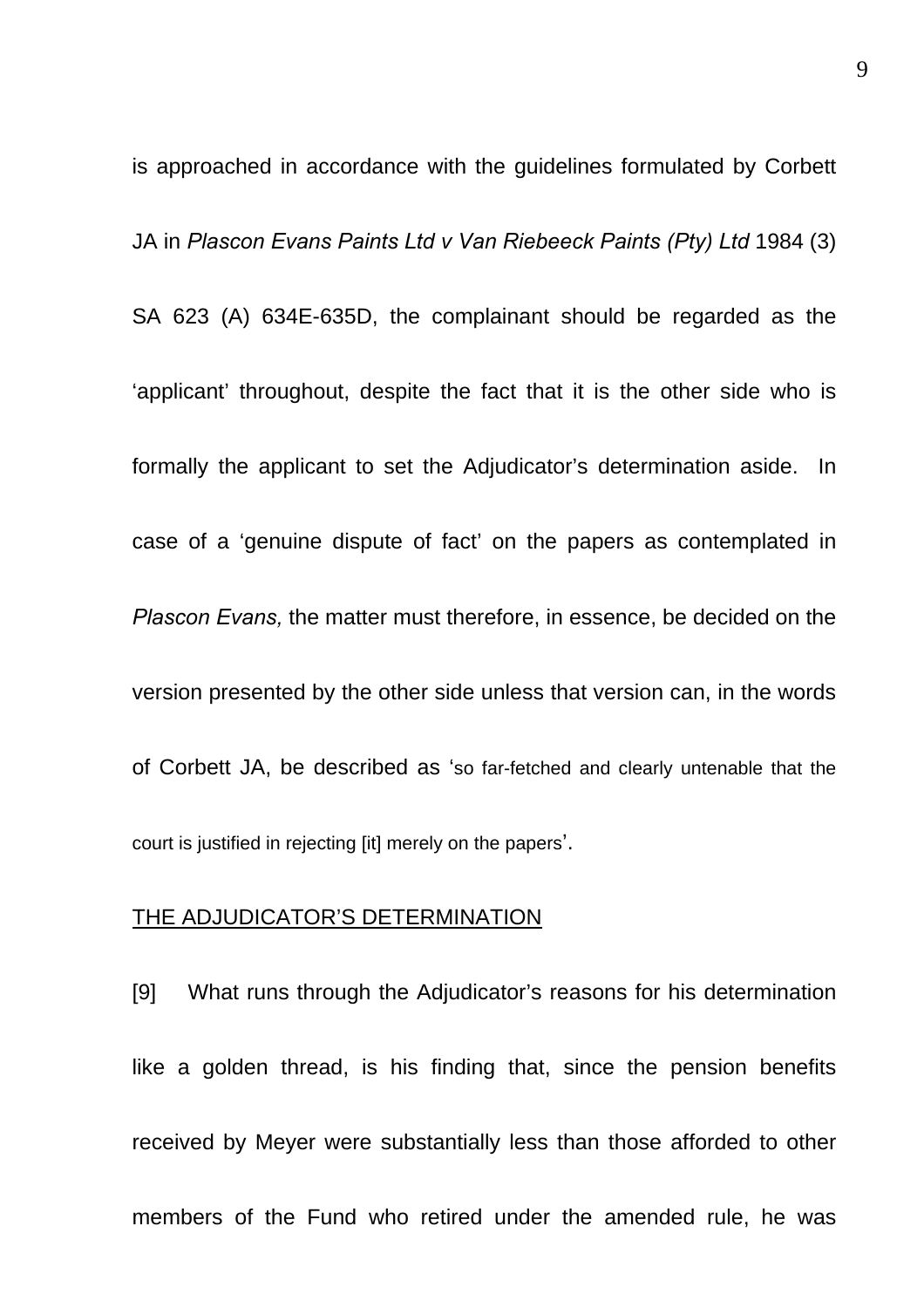unfairly discriminated against. This unfair discrimination, the Adjudicator found, amounted to 'maladministration' of the Fund as contemplated in para (b) of the definition of a 'complaint'. A proper evaluation of the Adjudicator's reasons for his finding that Meyer was unfairly discriminated against calls for a somewhat more detailed exposition of the background facts. During about 1983 Iscor started an extensive rationalisation programme which resulted in its workforce being reduced from 58 000 to about 38 000 over the next ten years. As part of this greater rationalisation scheme Iscor decided, in April 1993, to embark on a new round of retrenchments which was to commence on 1 May 1993 and, it was envisaged, to terminate at the end of December that year. By agreement with the trade unions concerned, the 1993 rationalisation programme started with a voluntary phase and then became a compulsory one. During the voluntary phase employees were invited to accept 'rationalisation' or 'termination' packages. Then followed the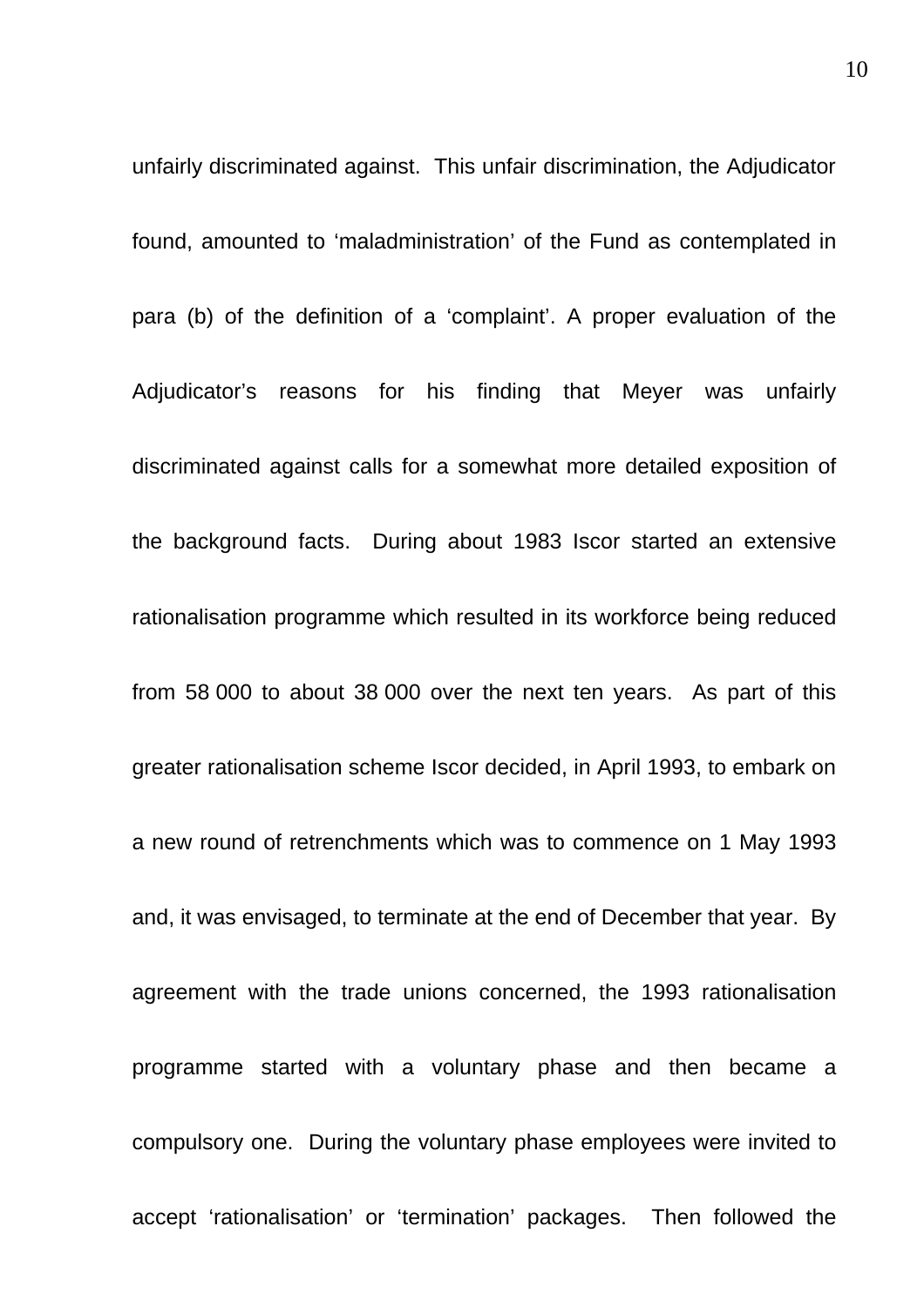compulsory phase during which retrenchment notices were served on those employees who were regarded as supernumerary. An employee who received such notice and who was over the age of 50 years was again afforded an option. This time his choice was between taking early retirement or being retrenched.

[10] From the minutes of the meetings between Iscor and the trade unions it appears that at an early stage during the negotiations between them there was some concern on the part of the unions that employees who volunteered to accept termination packages during the initial phases of the programme would be prejudiced if, through later negotiations, there was an improvement in these packages. Iscor responded to these concerns by giving an express undertaking that any improvement of rationalisation or retrenchment benefits negotiated with the unions at a later stage would be implemented retrospectively and would therefore apply to everyone whose employment was terminated during the course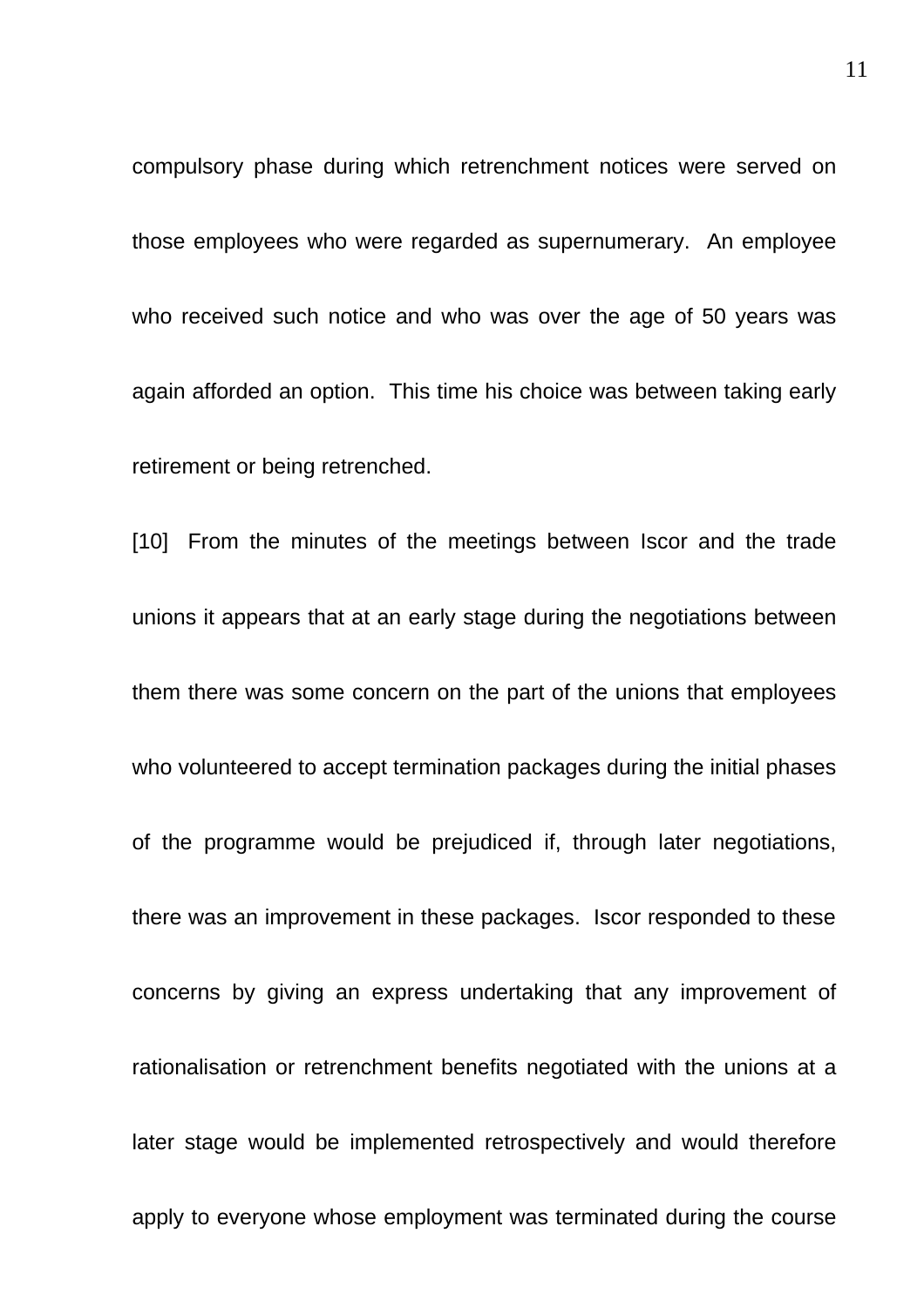of the 1993 rationalisation programme. This promise by Iscor was repeated, not only at its subsequent meetings with the unions, but also in circulars distributed to its employees.

[11] During the first half of 1993 Meyer occupied a senior position in the electrical section of Iscor's drawing office at Pretoria. He opted not to accept early retirement during the voluntary phase. During the compulsory phase, however, he and six of his erstwhile colleagues were informed that since their office was being closed down, they had become supernumerary and their retrenchment inevitable. Even though Meyer was disappointed by the imminent termination of his employment, staying was not an option. He therefore took early retirement on 31 July 1993, being the date upon which he would in any event have been retrenched. As appears from what I have said before, Meyer's pension benefits were then calculated on the basis of rule 6.2 as it stood on the date of his retirement, that is prior to its amendment on 20 September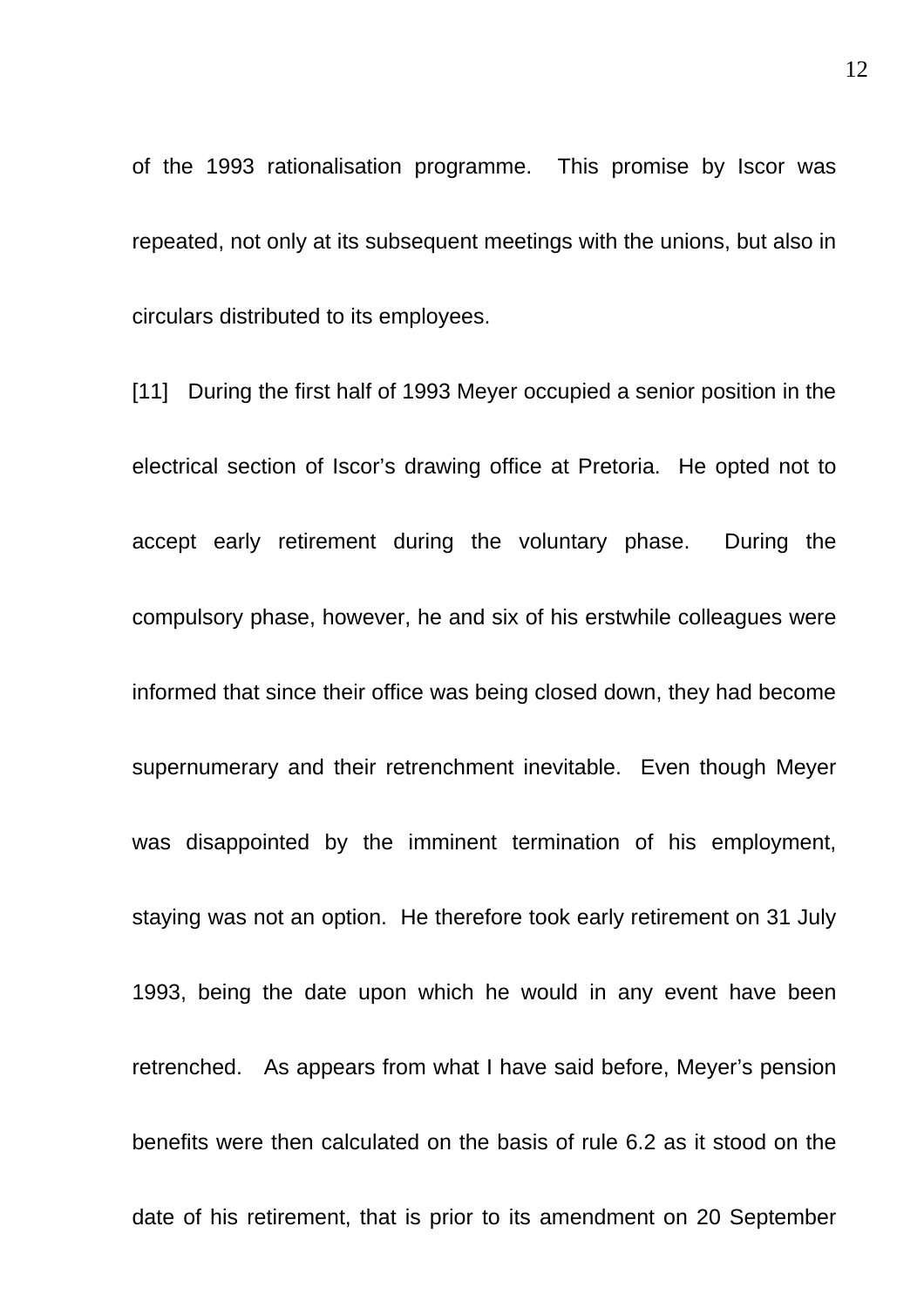[12] Probably as a result of the reduction formula of rule 6.2 in its unamended form, Iscor's employees clearly did not find early retirement an attractive option. Between 1 January 1993 and 30 September 1993 only 839 members of the Fund took early retirement. They were in the same position as Meyer in that their pension benefits were calculated on the basis of the unamended rule 6.2. Early in 1993 the trustees of the Fund informed Iscor that the Fund enjoyed a considerable surplus. At the beginning of September 1993 Iscor suggested to the trustees that this surplus might be utilised to promote the rationalisation scheme in progress by creating a window of opportunity during which employees who were prepared to take early retirement would receive additional pension benefits. The suggestion met with the approval of the trustees with the result that the amendment to rule 6.2 was effected. The amendment plainly achieved its goal in that 2 843 Iscor employees were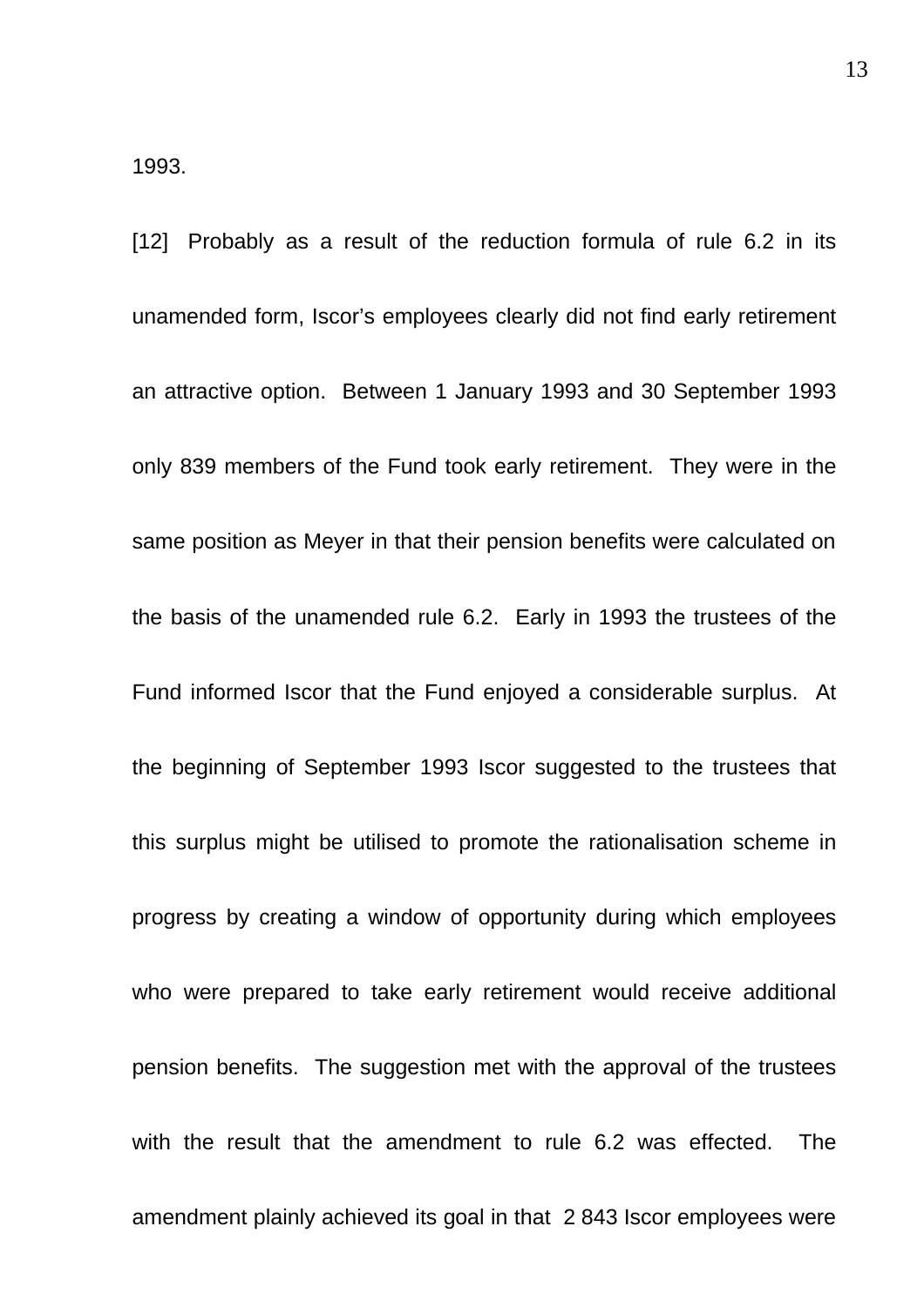persuaded to take early retirement during the first quarter of 1994. Since the amendment was aimed at this group they obviously received the benefits for which it provided.

[13] For reasons that are less obvious the benefits of the rule were also afforded to 173 Iscor employees who retired during the last quarter of 1993, despite the fact that the terms of the amended rule expressly limited its range of application to those who retired during the first quarter of 1994. It appears that the trustees of the Fund simply acted beyond the scope of their powers by extending the ambit of the amended rule to this group. Included in the latter group were three of Meyer's erstwhile colleagues who were employed in the mechanical section of the Pretoria drawing office. Like Meyer they were also notified during the compulsory phase of the 1993 rationalisation programme that they were about to be retrenched and like Meyer they also applied to take early retirement. However, because they were required to wind down their section of the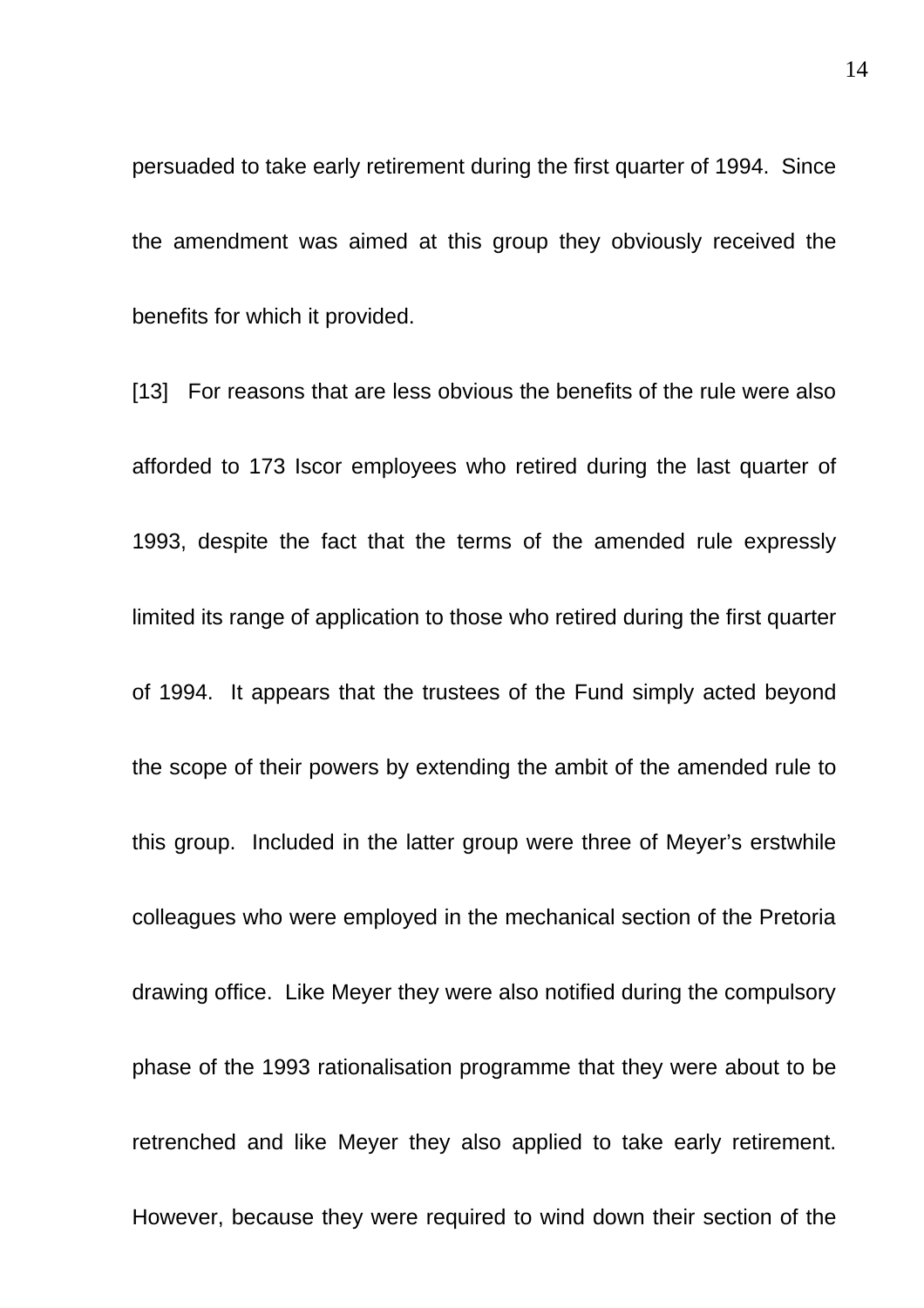office which took longer than the winding down of Meyer's electrical section, they only left Iscor during October 1993 as opposed to Meyer who left at the end of July 1993. The fact that they were still employed by Iscor during October 1993 while Meyer was not, was therefore purely fortuitous.

[14] What seems to have grieved Meyer the most was the favourable treatment afforded by the Fund to the employees of one of Iscor's subsidiaries, referred to in the papers as 'Usko'. It appears that the Usko employees formerly belonged to their own separate pension fund which was taken over by the Fund during January 1993 at a cost of over R40 million. In the result, Meyer stated, these new members made no contribution to the surplus in the Fund. In fact, their membership caused the surplus to be reduced. Despite all this, Meyer complained, some of these Usko members received the increased benefits of the amended rule whereas he, who contributed to the surplus in the Fund for more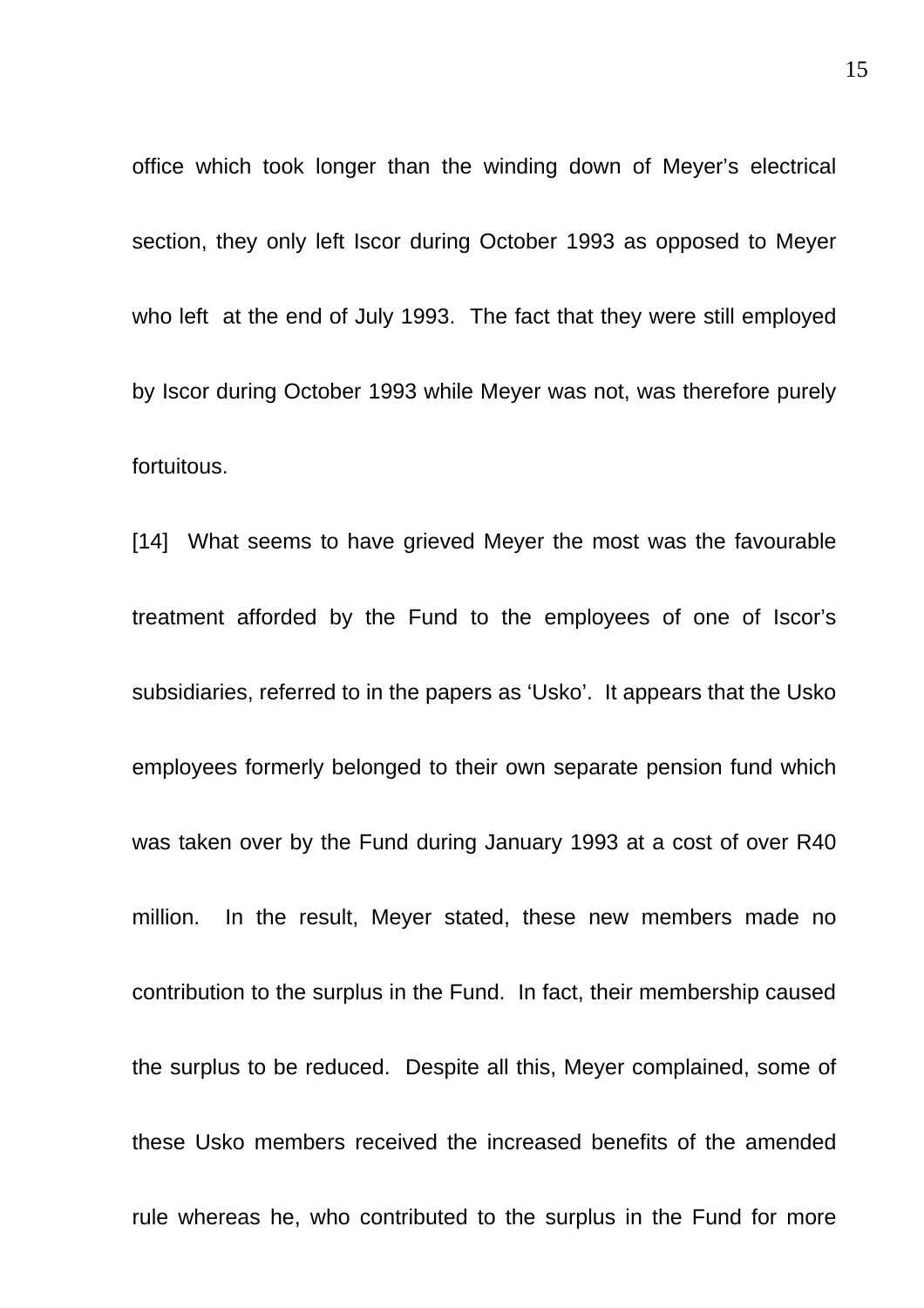than thirty years, was excluded from them.

[15] The Adjudicator's conclusion that Meyer was the victim of unfair discrimination by the Fund was based on a comparison of his position with that of other former members in three different categories. First, the group of 173, including Meyer's three erstwhile colleagues, who left Iscor prior to the end of 1993; secondly, the members of the Usko Pension Fund and lastly, the approximately 2 800 employees who retired from Iscor's service during the first quarter of 1994.

[16] With regard to the group of 173 it appears that the Adjudicator had failed to appreciate the significance of the consideration that this group did in fact not qualify for the benefits of the amended rule. Insofar as the Fund conferred benefits upon them for which they did not qualify, the Fund acted in breach of its own rules. This probably amounted to 'maladministration' of the Fund as contemplated by the definition of a 'complaint' in para (b) of s 1 of the Act. However, Meyer's case is not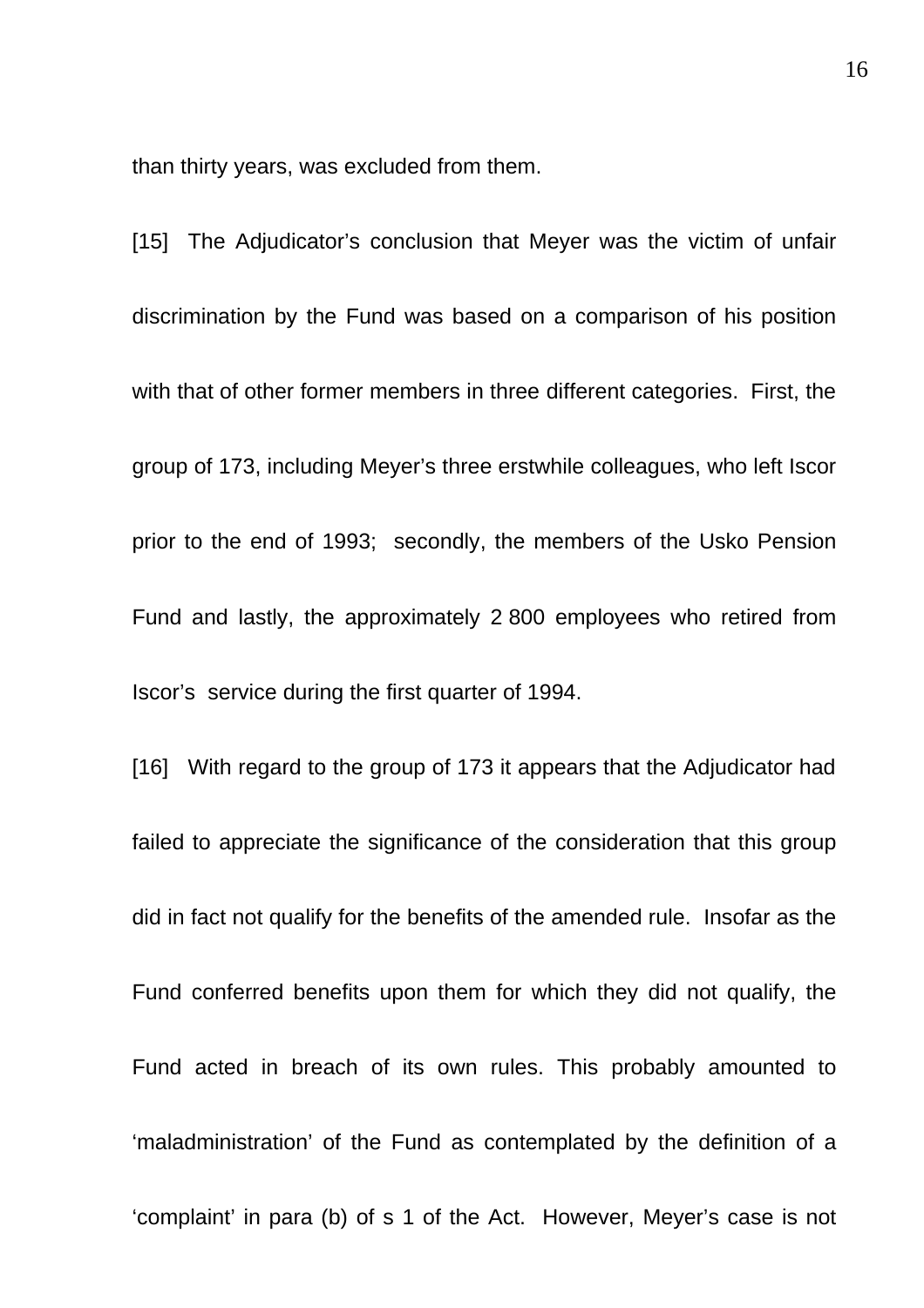that he suffered any loss as a result of payments to this group. His allegations therefore fall short of the second requirement of para (b), namely that the complainant must have 'sustained prejudice in consequence of such maladministration'. Furthermore, what Meyer's objection amounted to is that, although he did not qualify for the benefits of the amended rule, he should still have received these benefits because they were afforded to others who equally did not qualify. Unlike the Adjudicator, I find this argument untenable. In terms of s 13 of the Act 'the rules of a registered fund shall be binding on the fund and the members … thereof, and on any person who claims under the rules ...'. Consequently, Meyer could not claim benefits for which he admittedly did not qualify in terms of the amended rule 6.2. Moreover, because the trustees were also bound to apply the amended rule 6.2 in accordance with its terms, they acted *ultra vires* their powers when they bestowed the benefits of the amended rule on the group of 173. The fact that the Fund had acted in breach of its rule in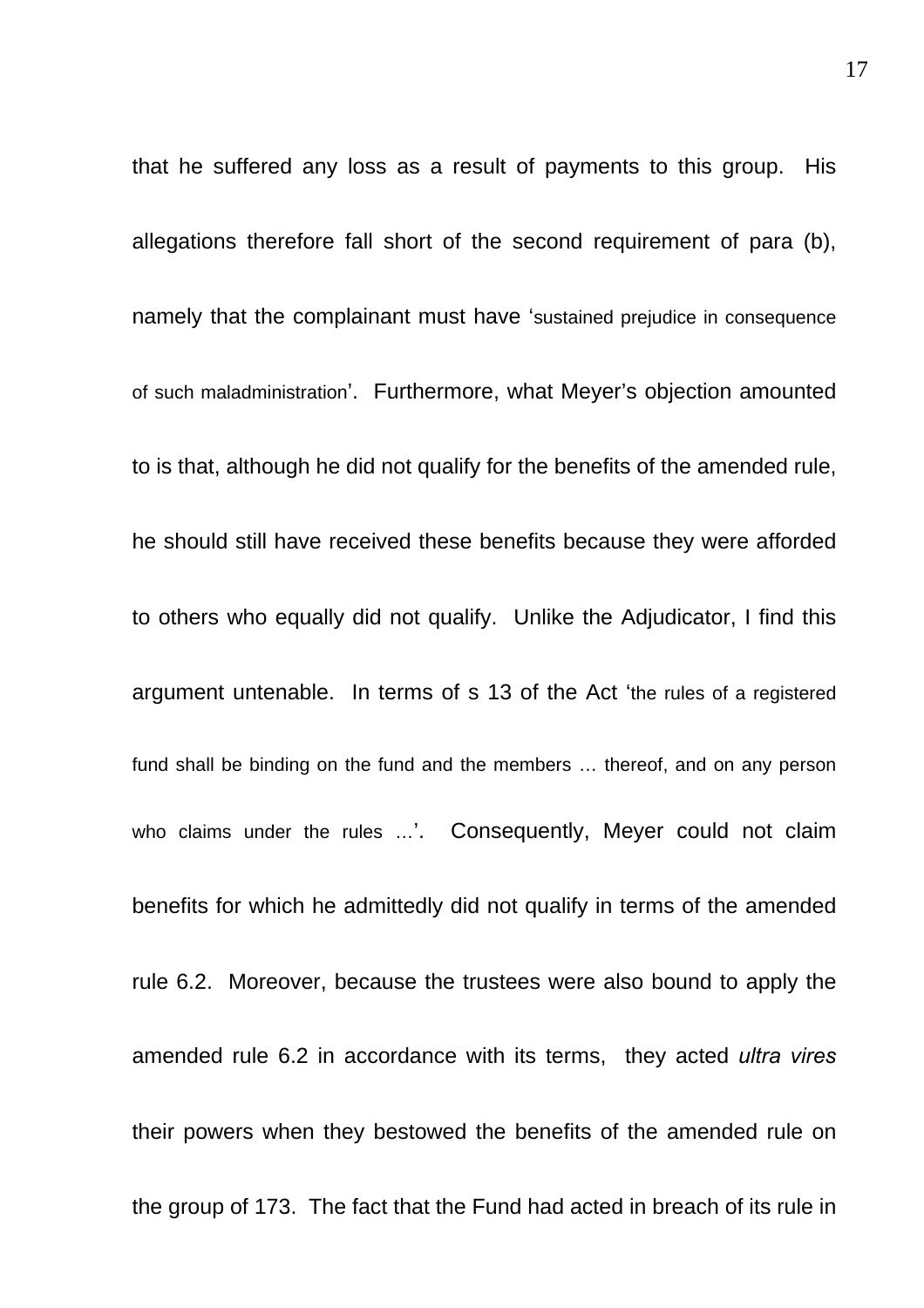respect of some of its members does not mean that it can be compelled to do so again.

[17] Insofar as the Adjudicator's finding of discrimination against Meyer is based on the benefits received by the members of the Usko Pension Fund, the answer is in my view simple. Whether or not the Usko employees should have been allowed as members of the Fund with or without making an additional contribution is not an issue in this case. After they became members, they were entitled to all the benefits provided for by the Fund's rules, including those conferred by the amended rule 6.2. As far as payment of the increased benefits to this group is concerned, Meyer's objection is not that he was prejudiced by such payment. His objection is that he was discriminated against because he did not receive the same payment. However, the preferential treatment received by these members resulted from the fact that, in terms of the amended rule, they qualified for its benefits whereas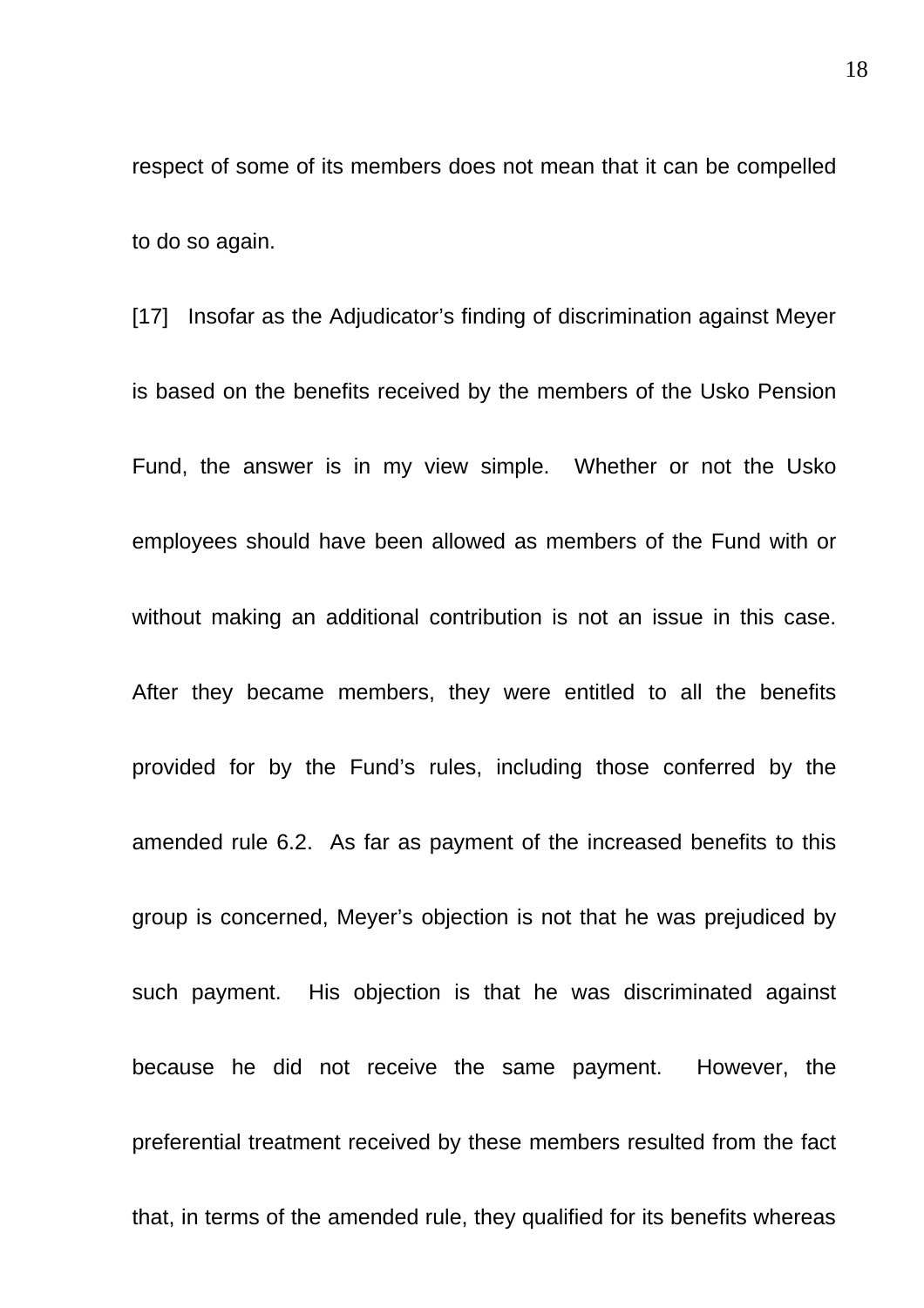Meyer did not. Since the trustees of the Fund were bound to apply the amended rule strictly in accordance with its terms, differentiation which resulted from the application of the rule cannot be described as unfair discrimination.

[18] This leaves only the group of some 2 800 employees who retired during the first quarter of 1994. Inasmuch as the Adjudicator's finding of discrimination is based on the fact that this group was preferred by the Fund through the application of the amended rule, the answer, again, seems to be that the Fund had no choice. These employees qualified for the benefits provided for by the amendment whereas Meyer did not. Consequently, the Fund was neither entitled nor obliged to offer Meyer the same benefits. In short, to the extent that the Adjudicator's finding of discrimination against Meyer is founded on the *application* of the amended rule, it cannot be justified.

### MEYER'S ARGUMENT IN THIS COURT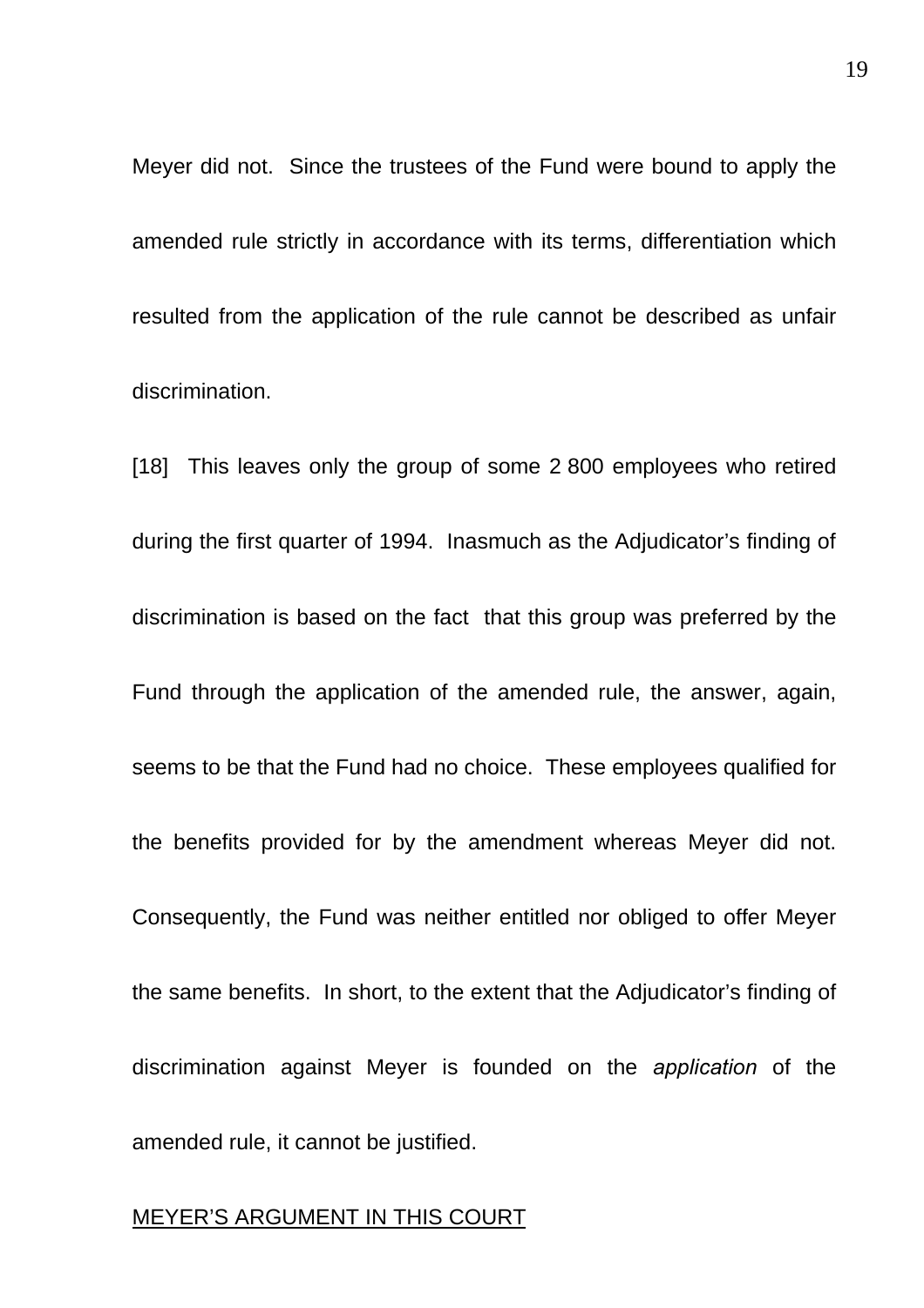[19] In this Court Meyer's objection based on discrimination took a somewhat different course. In essence the focus of his objection shifted from the way in which the amended rule was *applied* t*o* the way in which the amended rule was *formulated*. More specifically, Meyer's contention in this Court was that the amendment to rule 6.2 should have been formulated so as to include him and other former employees in his position. In its failure to adopt a rule broad enough to cover these former employees, Meyer argued, the Fund committed a breach of its duty towards them (a) by discriminating against them unfairly and (b) by frustrating their legitimate expectations that were engendered by Iscor's promises to the effect that improved retrenchment benefits would be implemented with retrospective effect.

[20] In developing these arguments Meyer conceded that the trustees of the Fund enjoyed a wide discretion in matters of rule amendment which entitled them to decide whether an amendment should be made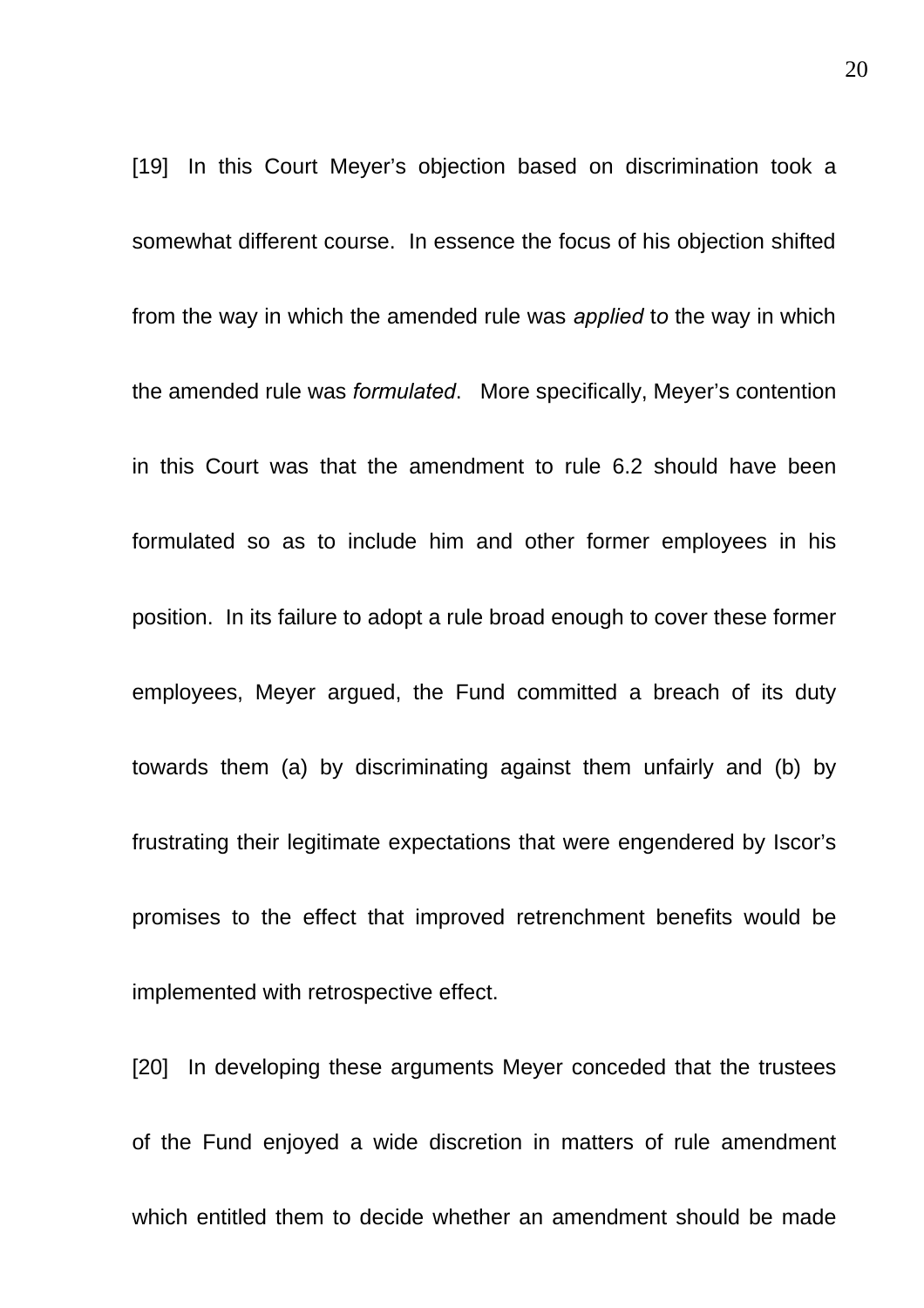and to determine its content. In view of the provisions of rule 12.8 of the

Fund's rules this concession was rightly made. Rule 12.8 states:

'The Board of Trustees may, with the consent of Iscor Ltd, amend these rules at any time provided that such amendments are not inconsistent with the provisions of the Income Tax Act and the [Pension Fund] Act and are approved by the Registrar and the Commissioner for Inland Revenue.'

[21] Meyer's contention was, however, that this wide discretion afforded

by rule 12.8 was bounded by the rights vested in members, including their right to be treated with impartiality, as well as by the members' legitimate expectations engendered during the currency of their membership. As to the origin of these duties towards members on the part of the Fund, Meyer's proposition was twofold. First, that these duties arose from the fiduciary relationship between the members and the Fund and, secondly, from the fact that the grounds for administrative review had been impliedly incorporated into the contractual relationship between the Fund and its members.

[22] The general proposition that the trustees of the Fund are under a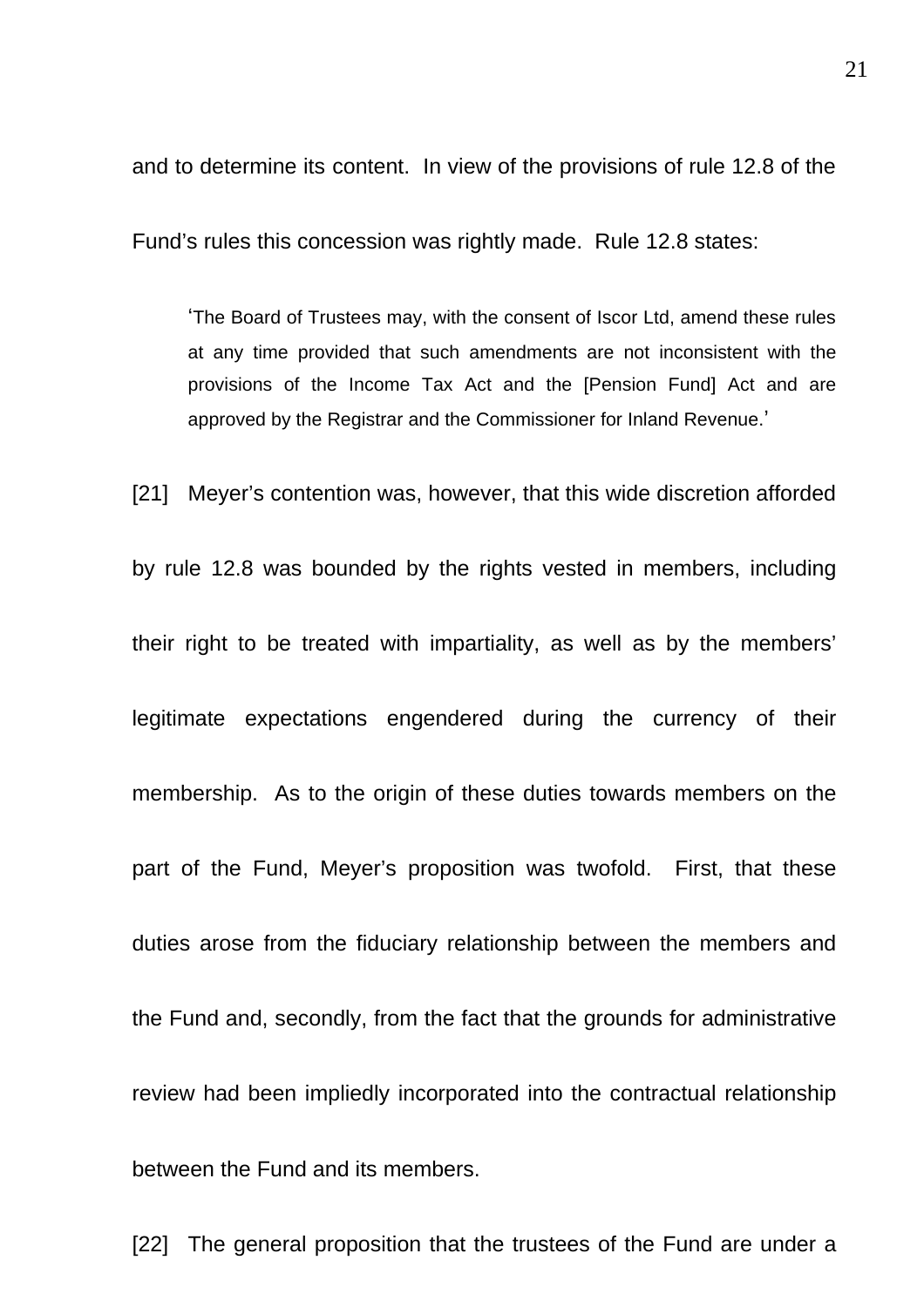fiduciary duty to act in the best interest of the members, appears to be supported by authority (see eg *Tek Corporation Provident Fund and Others v Lorentz* 1999 (4) SA 884 (SCA) 898H-I). I accept that the trustees' fiduciary duty towards its members includes a duty of impartiality, that is, an obligation not to discriminate between members unfairly. It seems to me to be inherent in the proper exercise of any discretion, that it should be done with impartiality. The fact that the decision under consideration was taken before the introduction of the new constitutional dispensation is therefore of no consequence. On the view that I hold on the ultimate validity of Meyer's contentions in this regard, I am prepared to assume, without deciding, that as a matter of principle, a court is entitled to scrutinise the decisions taken by the trustees in the exercise of their discretion under rule 12.8 on a basis analogous to the review of administrative decisions, that is, in accordance with the principles of natural justice (cf *Turner v Jockey Club*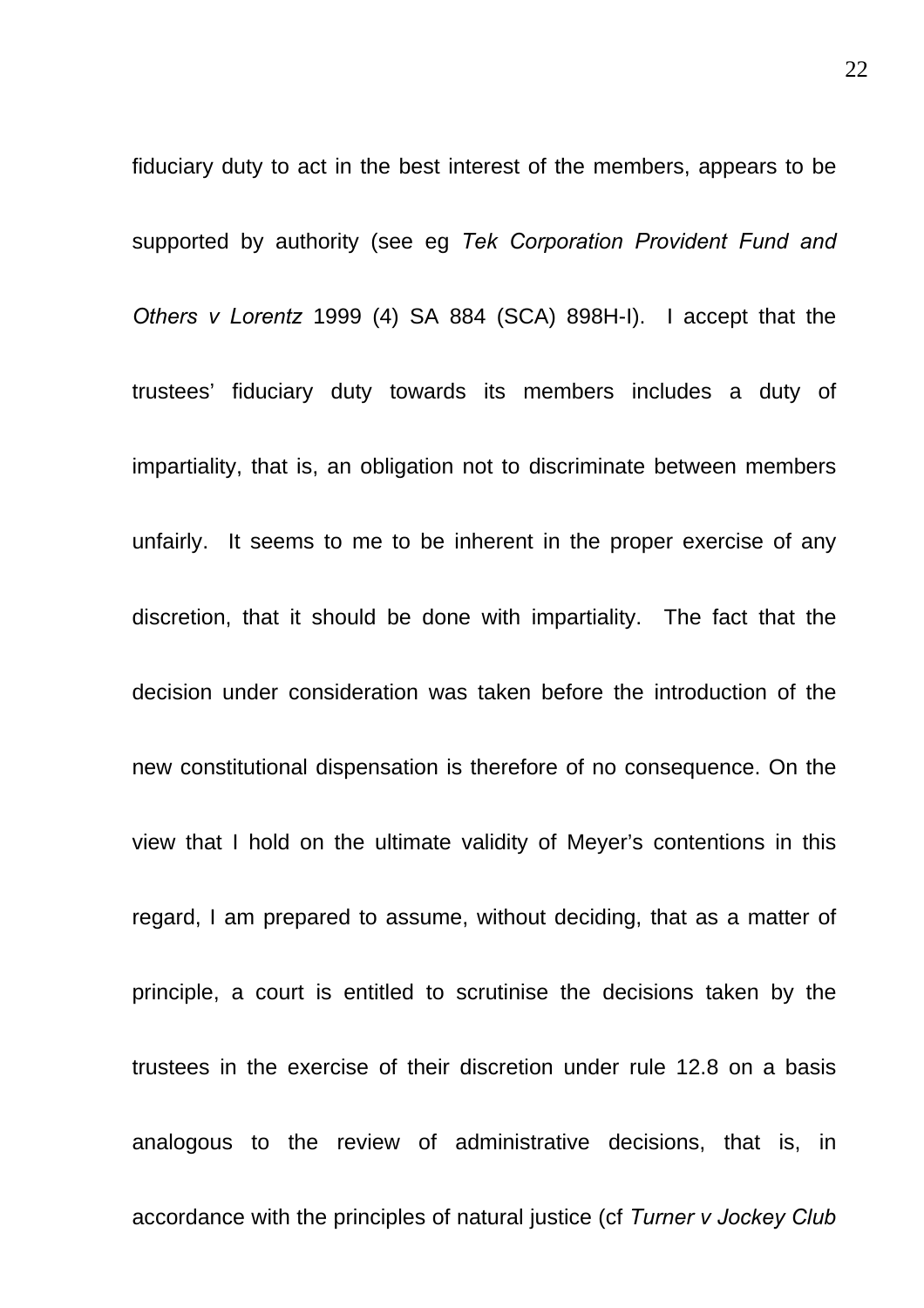*of South Africa* 1974 (3) SA 633 (A) 645H-646B; *Lunt v University of Cape Town and Another* 1989 (2) SA 438 (C) and *Edge and Others v Pension Ombudsman and Another* 1999 (4) All ER 546 (CA) 567d-569g).

[23] The Fund's first answer to Meyer's case based on the manner in which the amendment to rule 6.2 was formulated, is that this objection does not constitute a 'complaint' as contemplated by the definition of that term in s 1 of the Act in that, even if the objection were valid, it could not relate to 'maladministration of the fund' in terms of para (b) of the definition. Consequently, the objection cannot be entertained under the provisions of the Act. In support of this contention the Fund argued that 'maladministration of the fund' must be confined to the administration of the Fund contrary to the provision of its rules and that it does not extend to the sphere of rule amendments. Though I am inclined to agree with the meaning of the term 'maladministration' contended for by the Fund, I find it unnecessary to come to any final conclusion on this issue since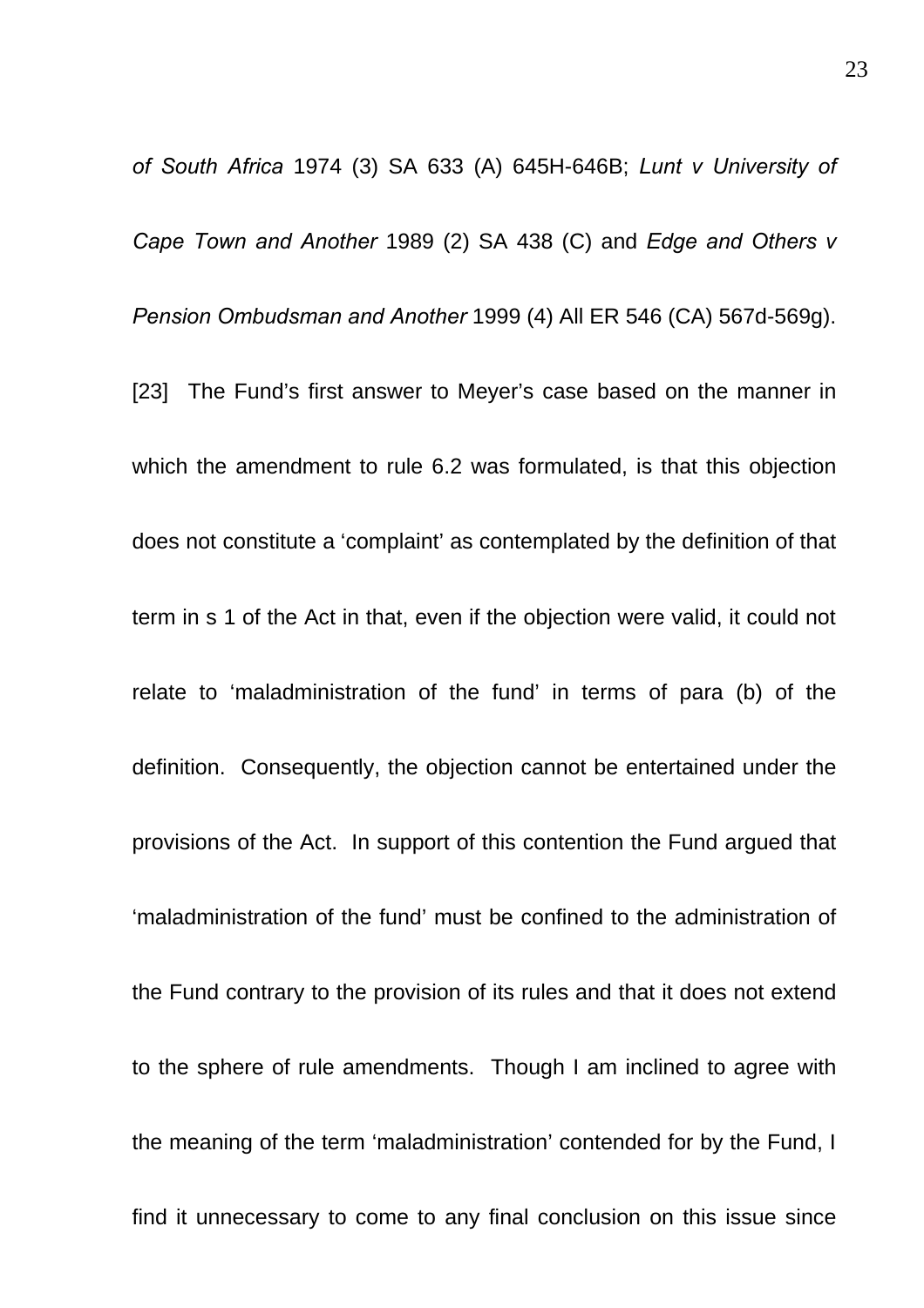Meyer's objection falls within the ambit of para (a) of the definition of a 'complaint'. Paragraph (a) of the definition contemplates an objection 'that a decision of the fund … purportedly taken in terms of the rules [of the Fund] … was an improper exercise of [the Fund's] powers'. That would, in my view, include Meyer's objection that the way in which rule 6.2 was amended amounted to an improper exercise of the Fund's powers under rule 12.8. [24] I now turn to consider the merits of Meyer's objection that the trustees exercised their discretion in formulating the rule unlawfully in that it resulted in unfair discrimination against him and other former members of the Fund. In considering this objection it must be borne in mind that when the decision to amend rule 6.2 was taken on 20 September 1993 Meyer had already retired and was no longer a member of the Fund. At the time he no longer had any claim against the members' portion of the Fund or an interest in the members' portion of the surplus. An amendment to the rules of a pension fund quite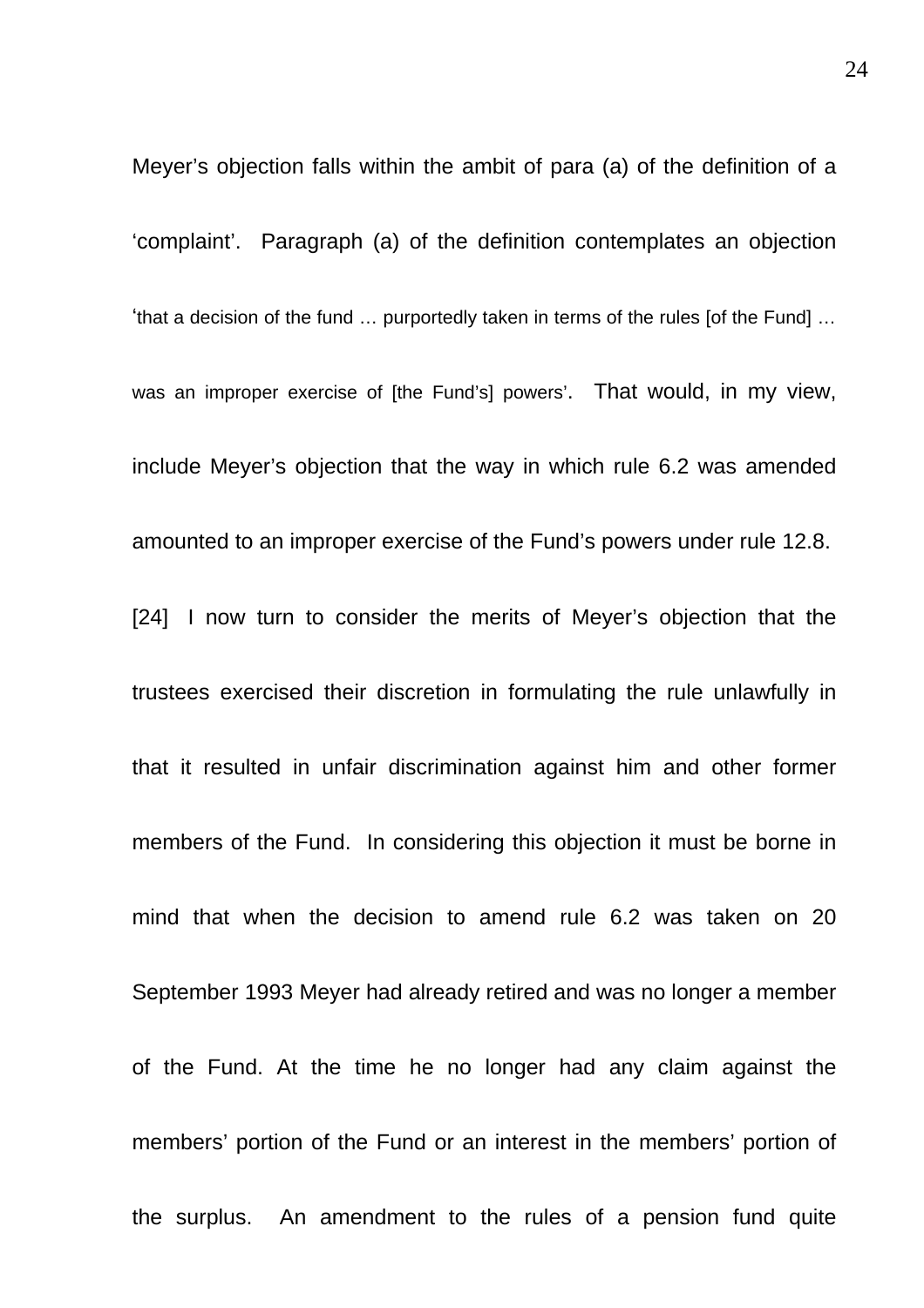frequently brings about an improvement in the position of existing members. Normally such improvement cannot be regarded as discrimination against those members who have ceased to be members prior to the amendment. The question that therefore arises is why the amendment to rule 6.2 should be regarded as being different from the norm. Meyer's first answer to this question was that the circumstances surrounding the amendment to rule 6.2 were peculiar in that retirements which occurred both prior and subsequent to the amendment were all part of a single rationalisation scheme. In determining the validity of this answer, it must be accepted that the idea to utilise the surplus in the Fund as an incentive for Iscor's employees to accept early retirement, was raised with the trustees of the Fund for the first time at the beginning of September 1993. It follows that when the amendment was considered by the trustees for the first time Meyer had already ceased to be a member. In these circumstances I do not believe that the trustees can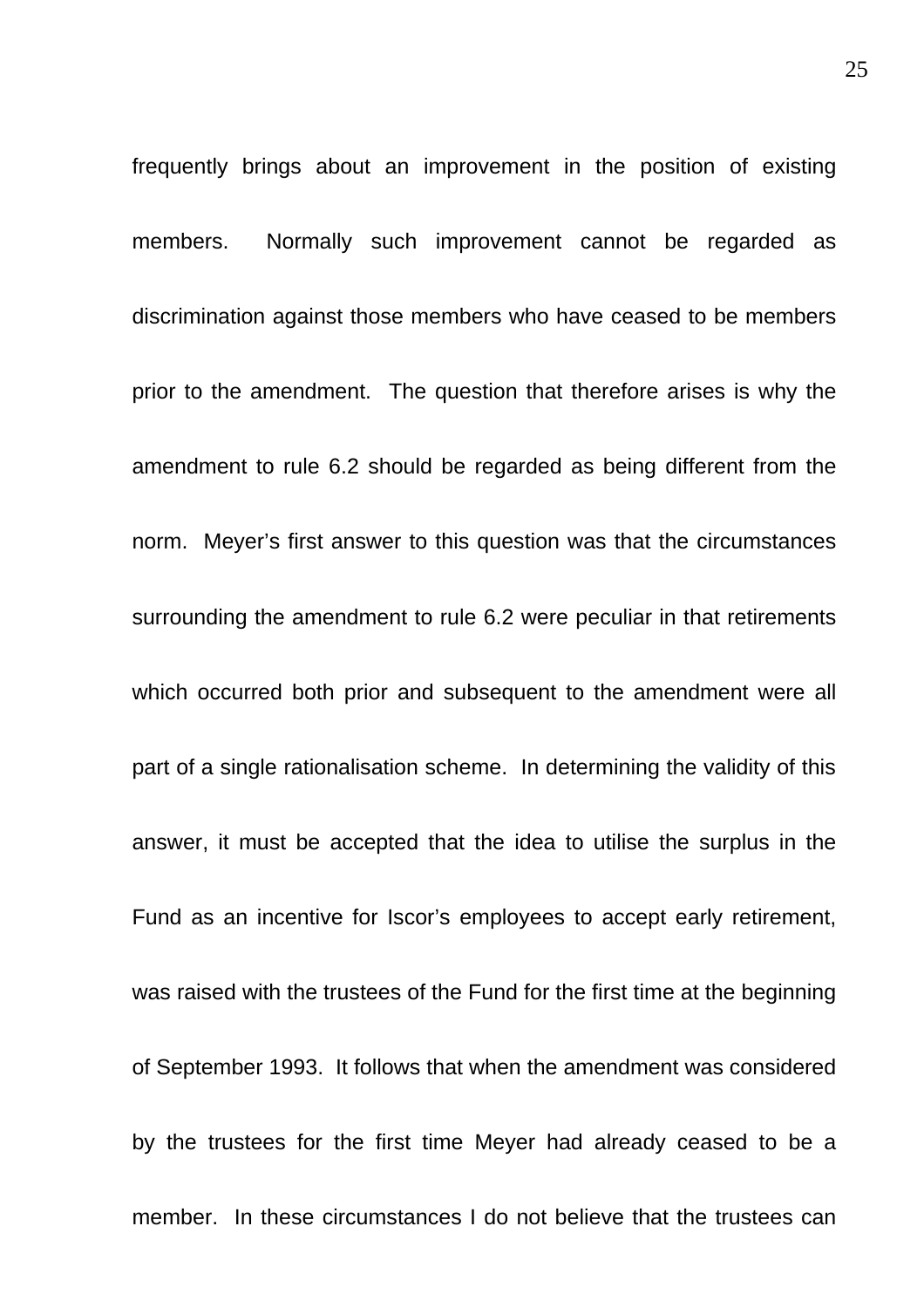be criticised for taking the view that, like most other rule amendments bestowing benefits on members, the amendment under consideration need not be retrospective in its effect. The fact that in this case the former members ceased to be members as a result of the same rationalisation scheme does not, in my view, detract from the validity of the consideration that there are distinct differences between members and former members and that differentiation between these two groups does not in itself amount to unfair discrimination.

[25] The second reason advanced by Meyer for his contention that the amendment to rule 6.2 should, unlike other rule amendments with prospective effect, be regarded as discriminating against former members, rested on the promise made by Iscor during the early stages of the 1993 retrenchment programme, namely that improved retrenchment benefits would be implemented with retrospective effect. As appears from what I have said earlier, Meyer's contention in this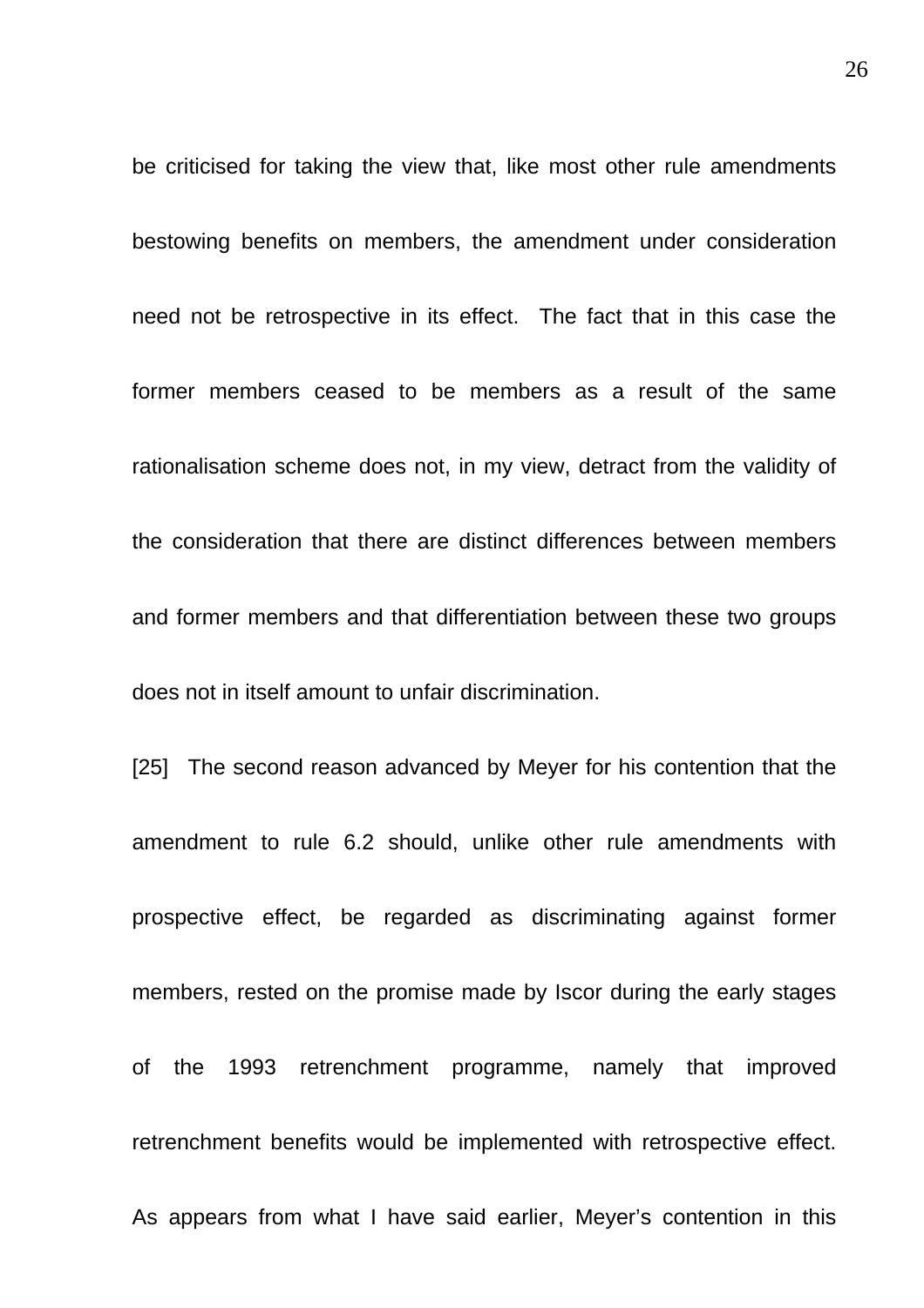regard was not that the Fund was contractually bound to fulfil Iscor's promise, but that he was entitled to rely on the doctrine of legitimate expectation recognised in administrative law. At the end of his argument in this Court, Meyer relied on the doctrine of legitimate expectation not only to reinforce his objection based on unfair discrimination, but as the mainstay of his whole case. He was, however, immediately confronted with the fundamental difficulty that, in administrative law, the doctrine of legitimate expectation has traditionally been utilised as a vehicle to introduce the requirements of *procedural* fairness and not as a basis to compel a substantive result. According to the traditional approach, it matters not whether the expectation of a procedural benefit is induced by a promise of the procedural benefit itself or by a promise that some substantive benefit will be acquired or retained. The expectation remains a procedural one. This appears clearly from the following statements by Hoexter JA in *Administrator, Transvaal, and Others v Zenzile and Others*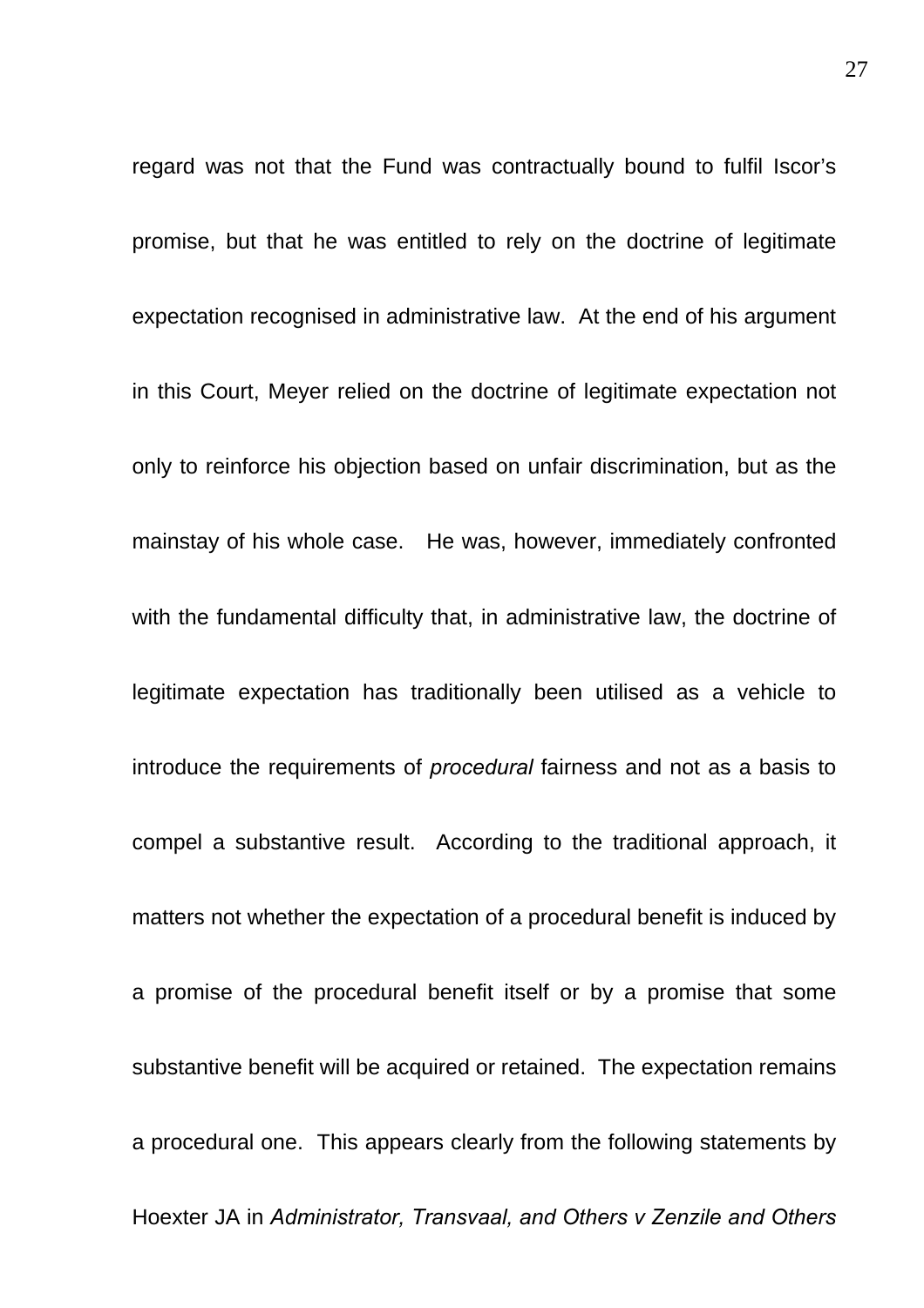'The nature, scope and limits of the doctrine of legitimate expectation are explored in the judgment of this Court in *Administrator, Transvaal, and Others v Traub and Others* [1989 (4) SA 731 (A)]. In *Traub's* case this Court accepted that, in certain circumstances, the dictates of fairness require that a public body or a public official should afford a person a hearing before taking a decision concerning him although the decision has no effect on such person's existing rights.

…

In regard to the doctrine of legitimate expectation Goldstone J in *Mokoena's*  case [ie *Mokoena and Others v Administrator, Transvaal* 1988 (4) SA 912 (W)] stated (at 918D) that, on his understanding of the position,

" … the legitimate expectation refers to *the rights sought to be taken away* and *not the right to a* hearing".

(Emphasis supplied.) In *Traub's* case, however, in delivering the unanimous judgment of the Court, Corbett CJ expressed (at 758F) the opposite view. This Court [therefore affirmed] that the doctrine of legitimate expectation relates to the right to a hearing rather than to the rights sought to be taken away …'

[26] As appears from the aforegoing, Meyer does not claim any

procedural benefit. On the basis of a legitimate expectation of a

substantive benefit, he claims that the promise that gave rise to the

substantive benefit should be fulfilled. In answer to the difficulty raised

by the traditional limits of the legitimate expectation doctrine, as

formulated by this Court in *Traub* and *Zenzile*, Meyer sought support for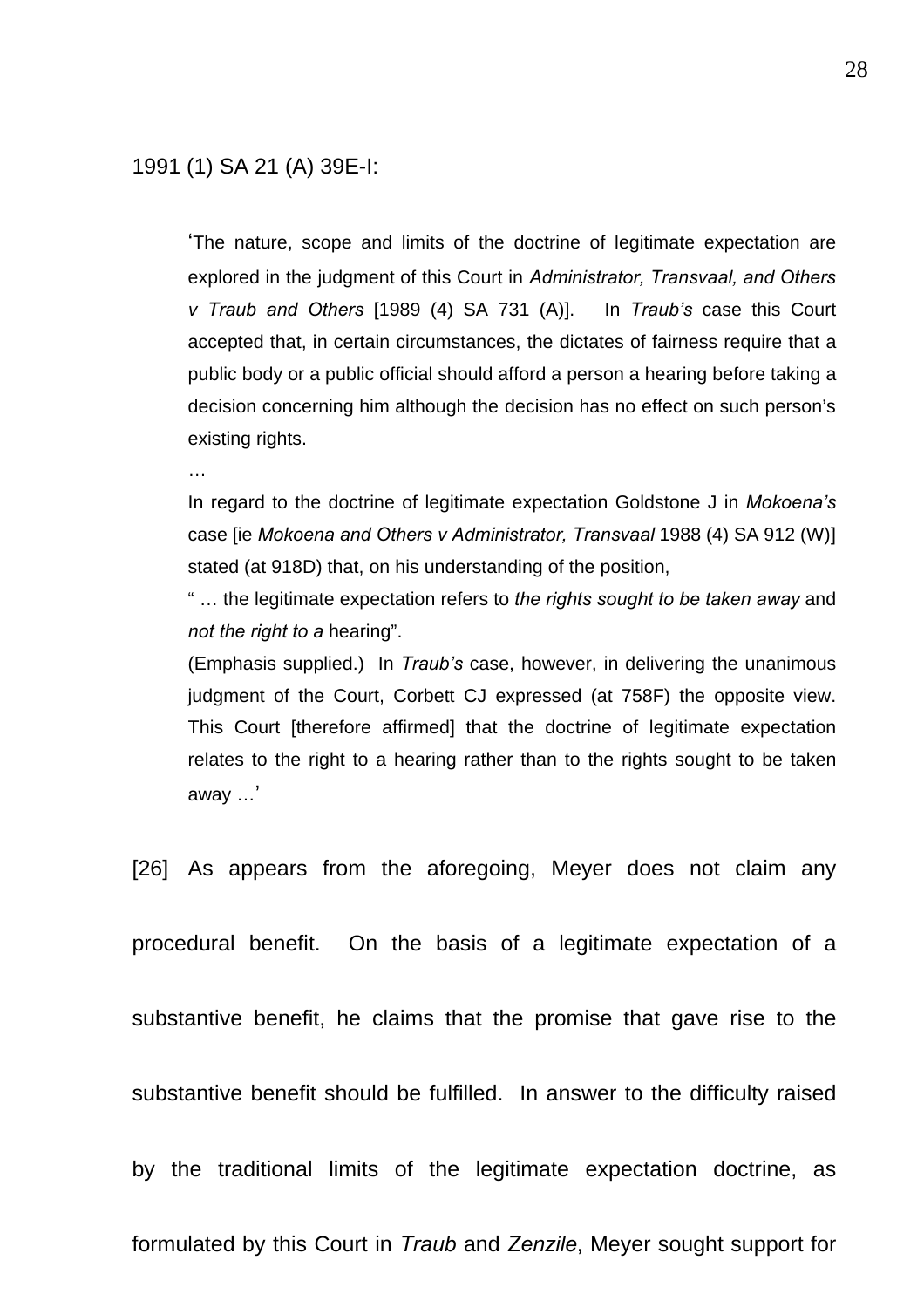his claim based on the fulfilment of a substantive legitimate expectation in the judgment of the Constitutional Court in *Premier, Mpumalanga, and Another v Executive Committee, Association of State-Aided Schools, Eastern Transvaal* 1999 (2) SA 91 (CC). However, in my view the judgment of O'Regan J in the *Mpumalanga* case decided no more than that the attempt by the Provincial Government to terminate the payment of bursaries, contrary to its earlier undertaking and without affording the respondent's members an opportunity to be heard, was in breach of their right to *procedural fairness* under s 24(b) of the 1993 Constitution. In fact, O'Regan J makes it clear (in para 38 of her judgment at 108F-G)

that the

'legitimate expectation that bursaries would continue to be paid subject to reasonable notice meant that if the second applicant wished to terminate the bursaries he could not do so unless he gave reasonable notice prior to termination. Once, however, he had given reasonable notice there would have been no obligation to consult with the governing bodies or the schools concerned.'

Accordingly, this judgment of the Constitutional Court went no further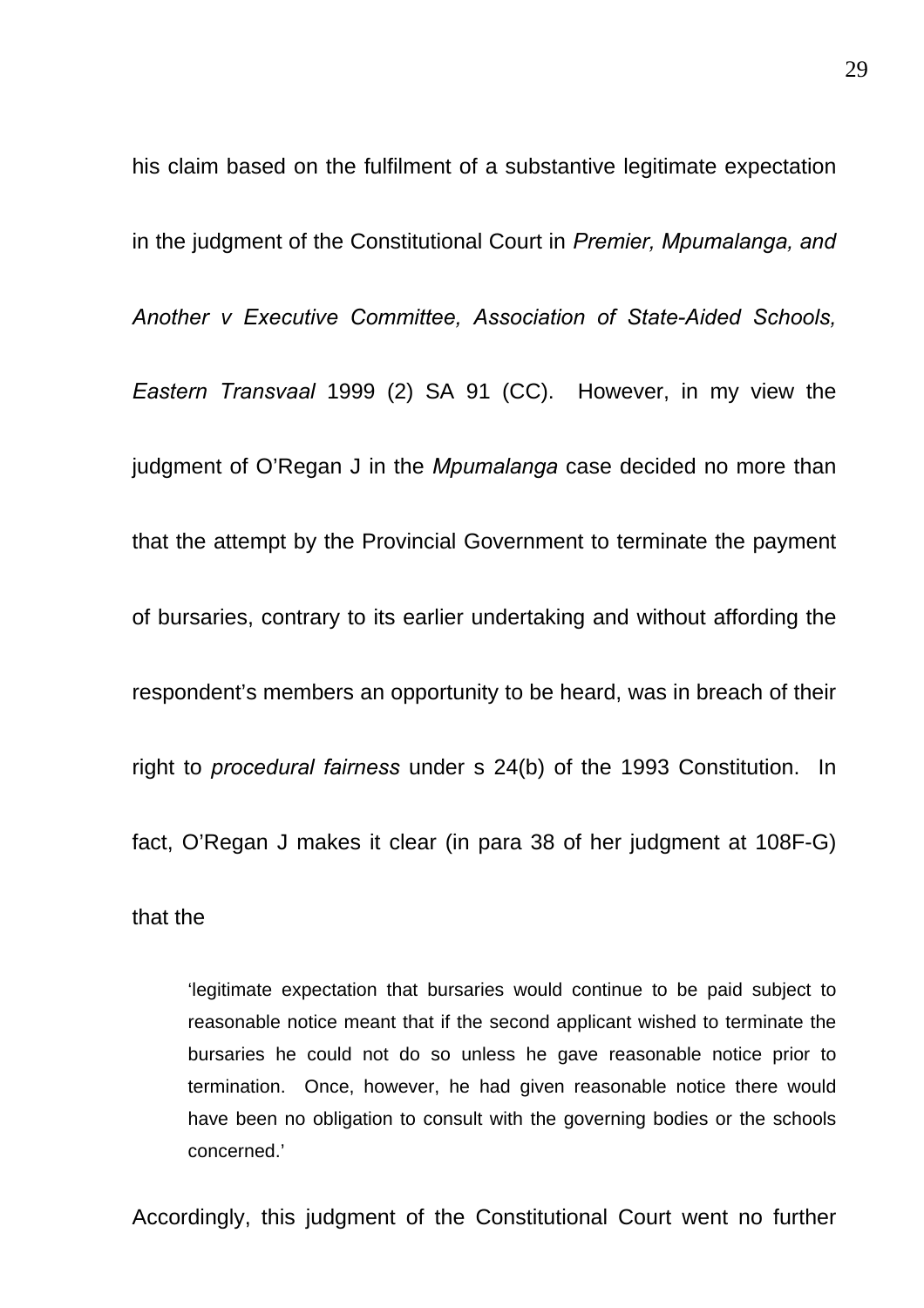than the judgments of this Court in acknowledging that a legitimate expectation of fair procedure can be induced by a promise that a substantive benefit will be acquired or retained.

[27] In an alternative argument, Meyer invited this Court to follow the example of the recent developments in English law by extending the doctrine of legitimate expectations so as to substantiate a claim for the fulfilment of a promise or undertaking. In this regard he relied, *inter alia*, on the judgments of the Court of Appeal in *R v North and East Devon Health Authority, Ex parte Coughlan* [2001] QB 213 (CA) and in *R (Bibi) v Newham London Borough Council* [2002] 1 WLR 237 (CA). These judgments may be understood to constitute authority for the proposition that in English law the doctrine of legitimate expectations has now developed into a comprehensive code that embraces a spectrum of administrative relief ranging from a claim for procedural fairness to a claim for substantive relief. (See also, eg, Karen Steyn, *Substantive*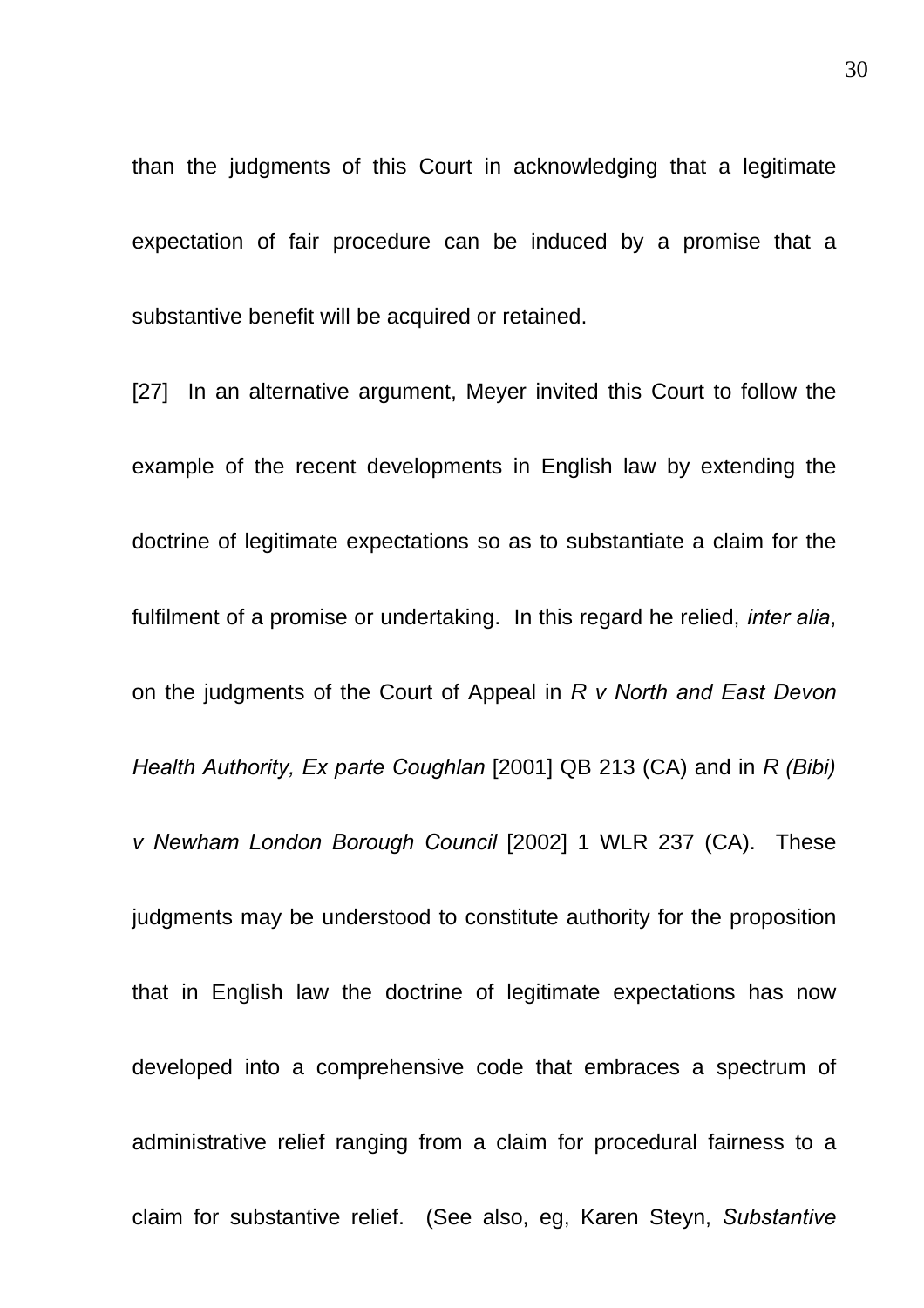*Legitimate Expectations*, [2001] JR 244.) Despite these decisions, I believe that we must decline Meyer's invitation to follow them in this case. The question whether we should emulate the developments in English law by incorporating, what has been described as the doctrine of substantive legitimate expectation, into our law, is a difficult and complex one. Before simply transplanting a legal concept from one system of law to another it is imperative to first examine the context in which that concept originated and developed in its system of origin. In deciding whether to adopt the doctrine of substantive legitimate expectation as part of our law, we will have to consider the possibility that the doctrine was developed as a solution to problems arising from the rule in English law that, generally speaking, an undertaking without valuable consideration is not enforceable. Since our law does not require valuable consideration for the enforceability of an undertaking (see eg *Conradie v Rossouw* 1919 AD 279 at 320, *McCullogh v Fernwood*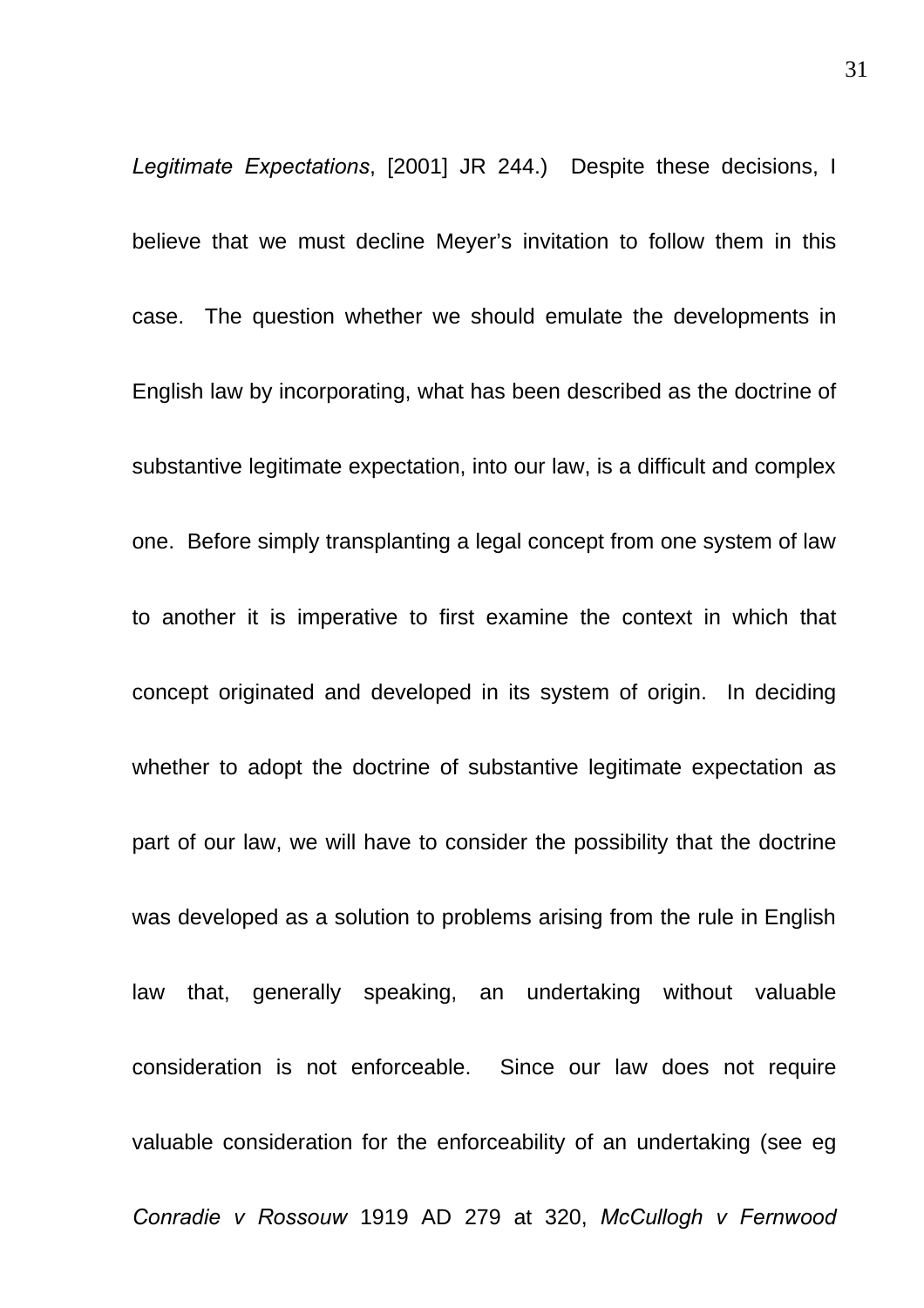*Estate, Ltd* 1920 AD 204 at 206 and R H Christie, *The Law of Contract*,  $4<sup>th</sup>$  ed at 7-12) the problem does not arise. In England these developments were initially accompanied by a fair amount of controversy. Not so long ago, it was described by the Court of Appeal itself in *R v Secretary of State for the Home Department, Ex parte Hargreaves and Others* [1997] 1 WLR 906 (CA) 921E as 'heresy' (though its status is now closer to doctrine). However, the Australian High Court found this extension of the doctrine of legitimate expectation unacceptable (see eg Cameron Stewart, *Substantive Unfairness: A New Species of Abuse of Power?* (2000) 28 Fed. L. Rev. 617 at 634). In Canada the issue of substantive legitimate expectation was raised in the Supreme Court in *Mount Sinai Hospital Center v Quebec (Minister of Health and Social Services)* [2001] 2 S.C.R. 281. The minority (Binnie J with McLachlan CJ concurring) decided to follow the Australian and South African approach (the latter with reference to the *Traub* case) and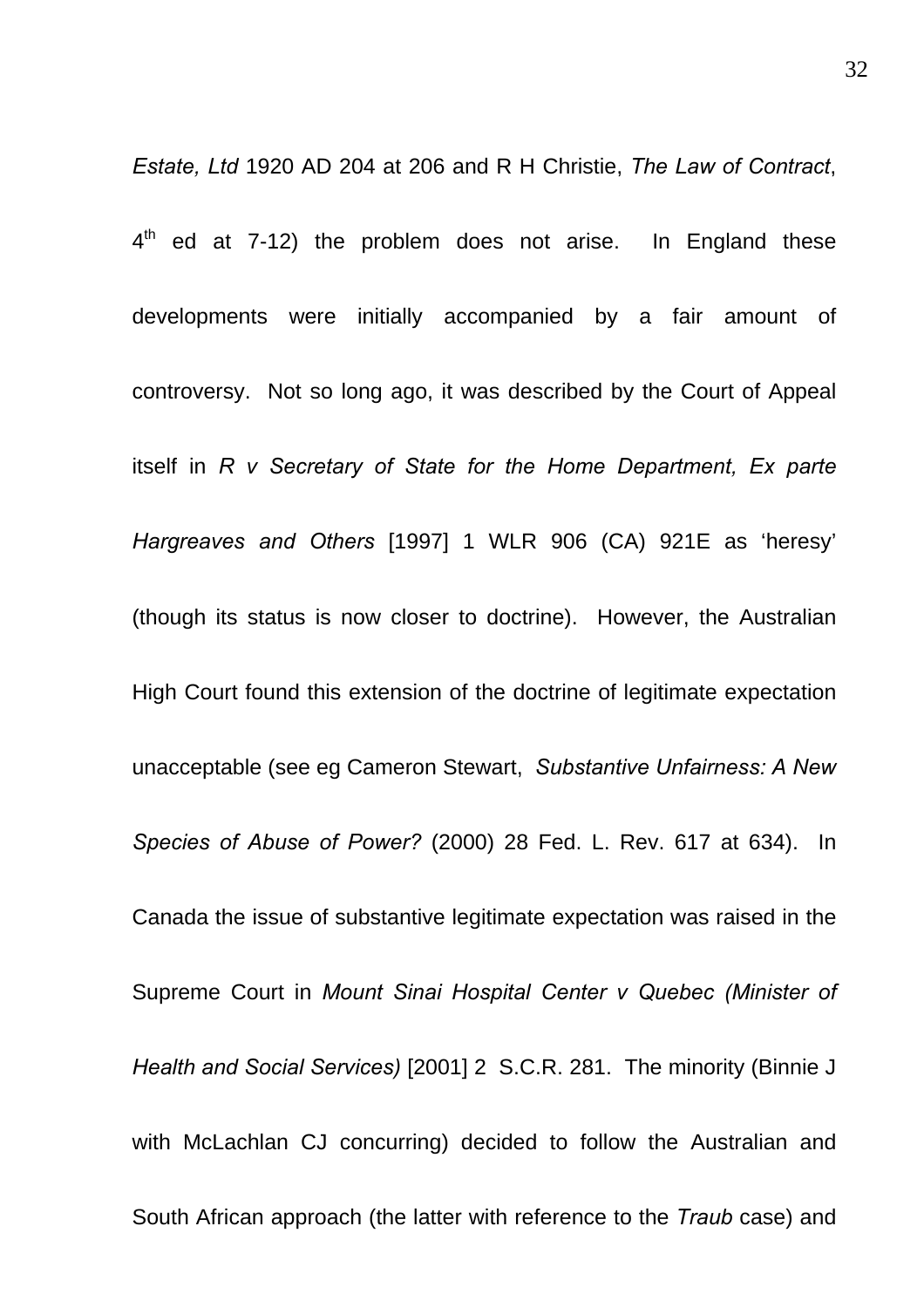confirmed that in Canada 'the doctrine of legitimate expectation is limited to procedural relief' (see para 35 of the judgment). The majority decided the matter on a different basis. (See also pronouncements to the same effect by the Supreme Court of Canada in *Reference Re Canada Assistance Plan (BC)* [1991] 2 S.C.R. 525 at 528 and 557.)

[28] Why I do not believe that this is the case in which this Court should finally pronounce on the difficult question whether the English doctrine of substantive relief should be grafted onto our legal system, is that Meyer would, even on the acceptance of the doctrine as part of our law, not be entitled to compel performance of the promise by Iscor that forms the basis of his claim. I say this for two reasons. First, the promise relied upon by Meyer, namely that improved retrenchment benefits would be implemented with retrospective effect, was made by Iscor and not by the Fund. As to why the Fund would be liable to fulfil a promise made by a separate entity, Meyer's contention was that the majority of the trustees

33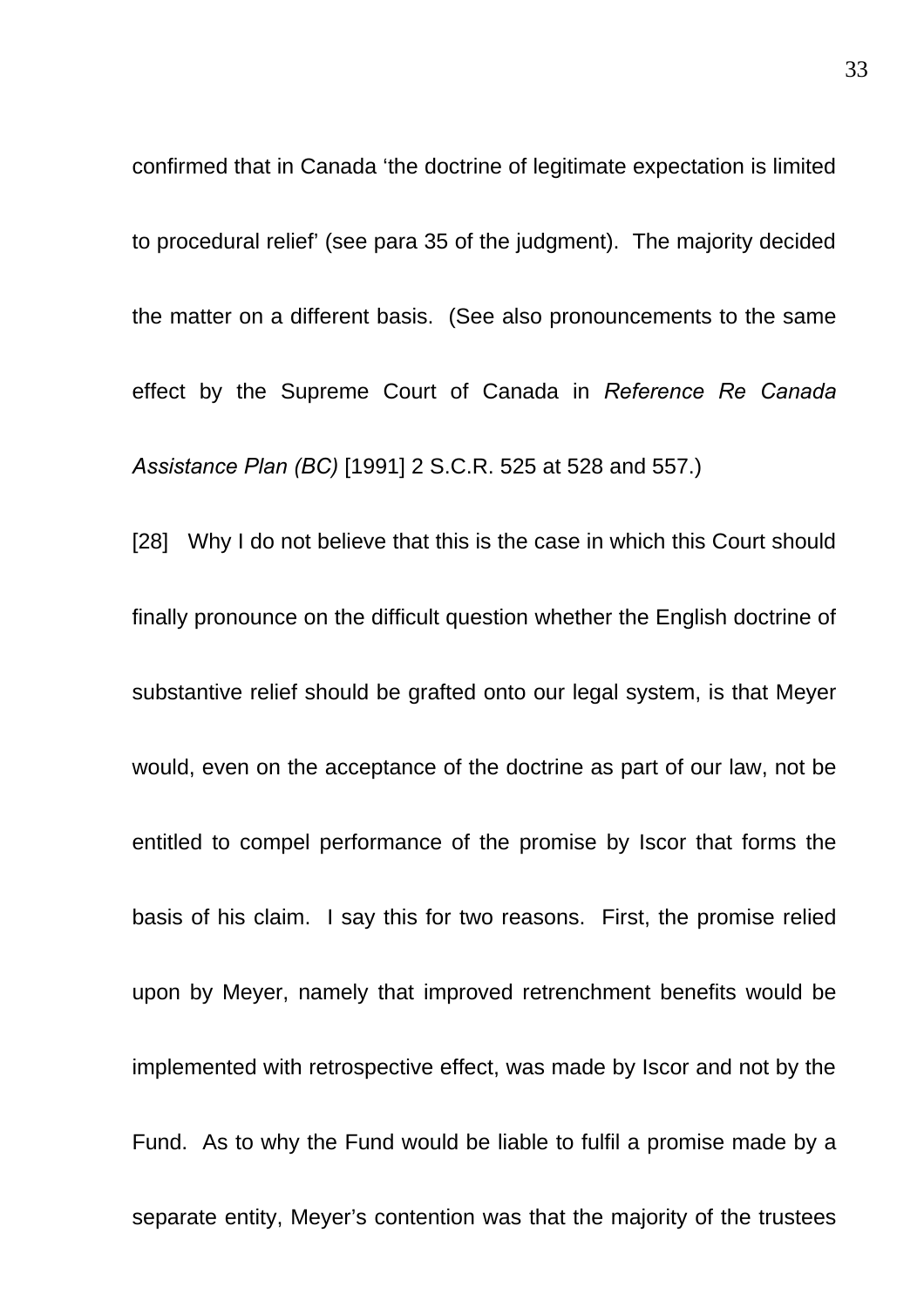of the Fund were appointed by Iscor; that the trustees were, in any event, all employed by Iscor; that they were aware of Iscor's undertaking and that the main purpose of the amendment was to promote Iscor's interests. It is obvious, however, that these factors were not sufficient to render Iscor an agent of the Fund. In fact Meyer quite rightly insisted, in a somewhat different context, that the Fund should act independently from Iscor. According to the doctrine of substantive legitimate expectations, as applied in English law, it appears to be a requirement that the promise relied upon was made by someone with actual or ostensible authority to make it on behalf of the authority that is sought to be held liable (see *R v Inland Revenue Commissioner, Ex parte Matrix-Securities Ltd* [1994] 1 WLR 334 (HL) and Cameron Stewart, *op cit* 626). In any event, I can see no reason why someone who relies on a substantive legitimate expectation should be in a stronger position than one who seeks to enforce a contractual provision in his favour.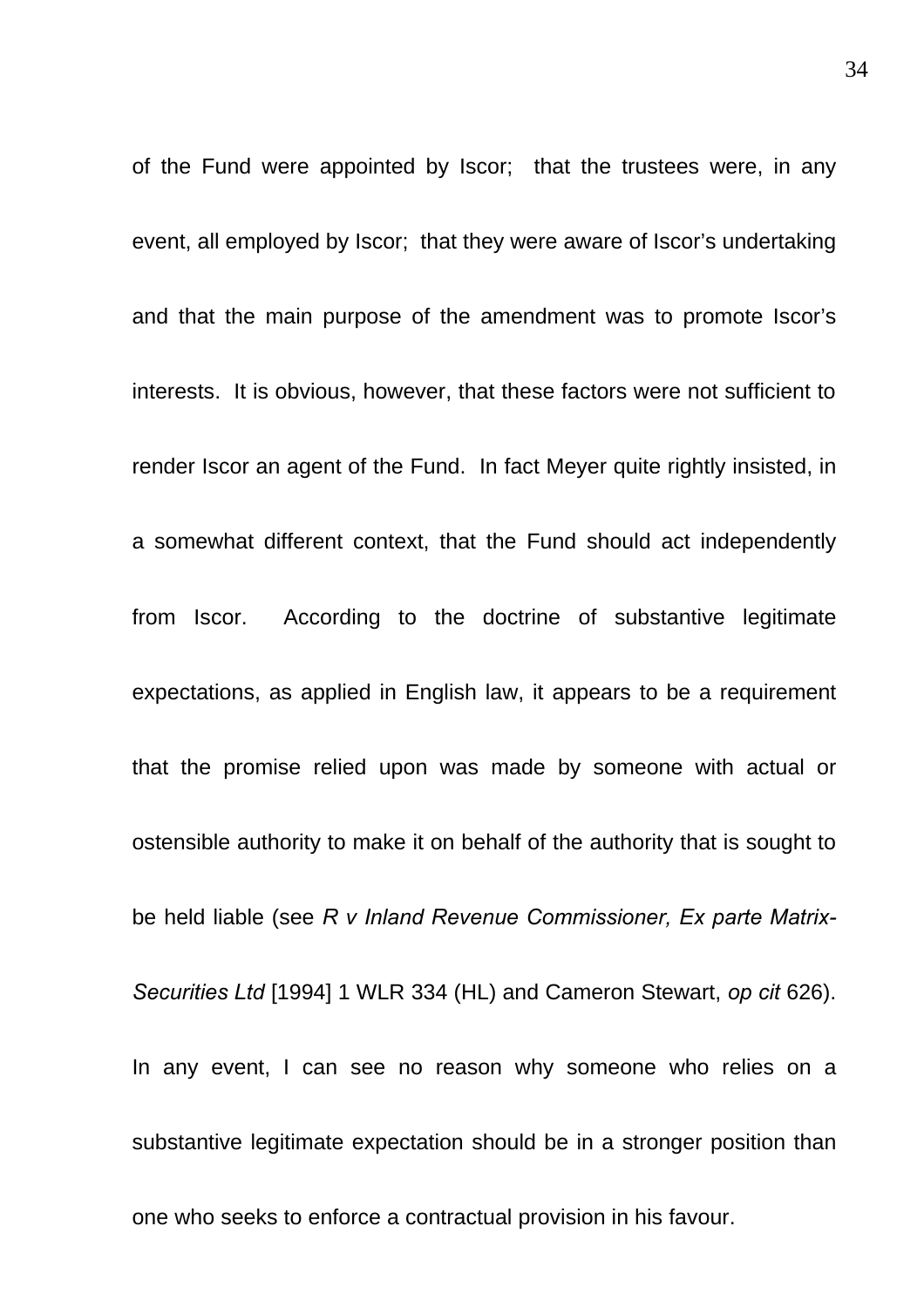[29] The second reason why Meyer's claim for specific performance of Iscor's promise cannot succeed is that, in my view, he has failed to establish the contents of the promise upon which he relies. It is not denied by the Fund that Iscor made a promise at an early stage of its 1993 rationalisation programme that improved rationalised benefits would be implemented retrospectively. What is, however, denied by the Fund is that the rationalisation benefits contemplated in the promise included *pension* benefits. Accordingly, the Fund denied that the promise relied upon by Meyer had anything to do with the improvement in pension benefits that were brought about by the amendment of rule 6.2. This denial gave rise to a genuine or bona fide dispute of fact as contemplated by Corbett JA in *Plascon Evans Paints Ltd v Van Riebeeck Paints (Pty) Ltd (supra)* 634E-635C. As I have already indicated, Meyer must, for purposes of the *Plascon Evans* rule, be regarded as the 'applicant'. In accordance with the rule, the matter must therefore be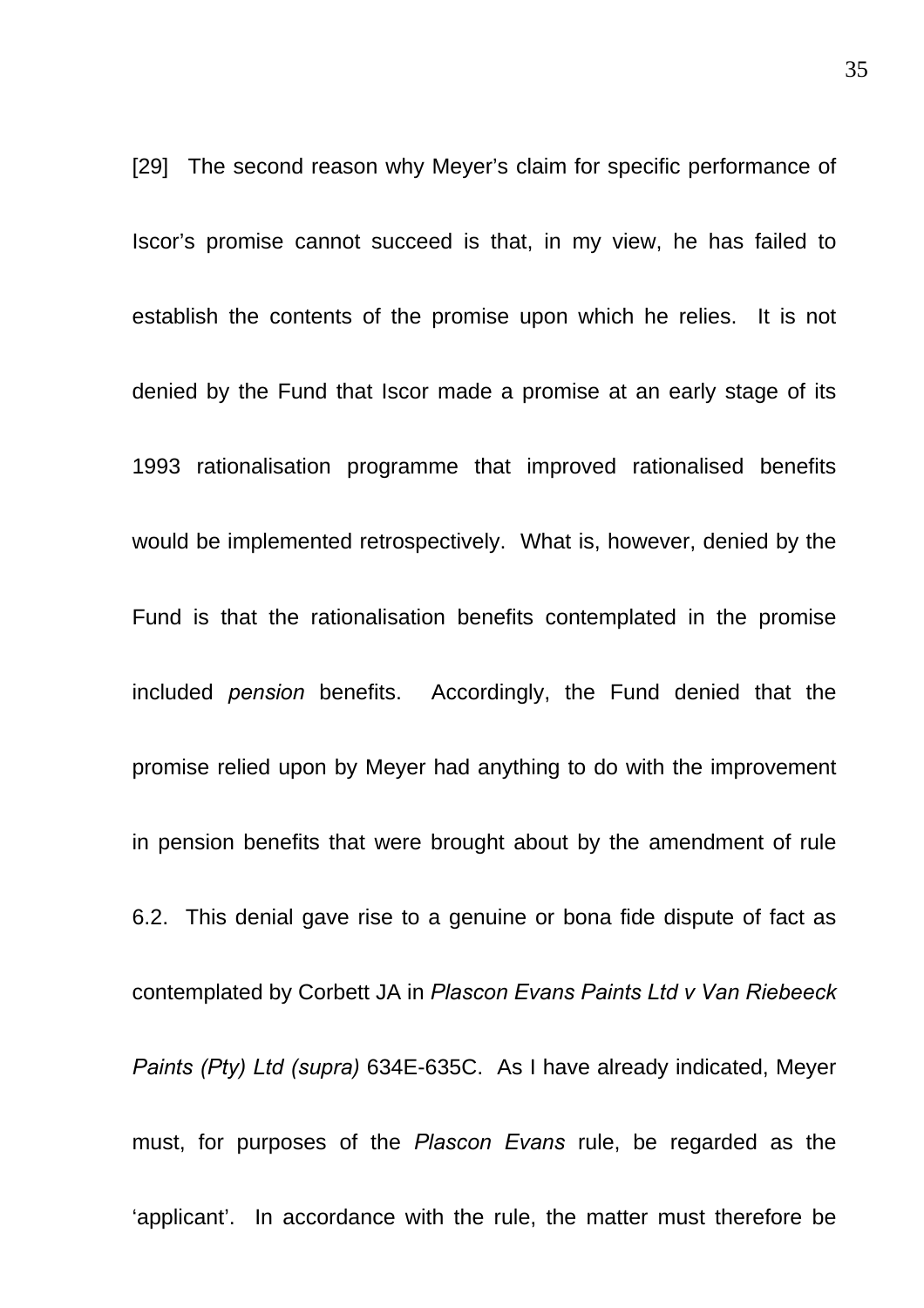decided on the Fund's version of the facts unless that version is, in the words of Corbett JA, 'so far-fetched or clearly untenable that the Court is justified in rejecting it merely on the papers'. Both parties found support for their respective versions in the contents of various documents annexed to the affidavits. I find it unnecessary to repeat these references. Suffice it to say that, having regard to all these documents, I do not find the Fund's version 'far-fetched' or 'untenable' at all and that, therefore, the matter must be decided on the facts presented by the Fund which, as I have said, excludes the improved pension benefits of the amended rule from the scope of Iscor's promise that forms the whole basis of Meyer's claim.

### APPROPRIATE REMEDY

[30] Apart from the aforegoing, there is another overriding consideration why the Adjudicator's determination in favour of Meyer could not stand and why it was rightly set aside by the Court *a quo*. It will be remembered that in terms of the order granted by the Adjudicator (see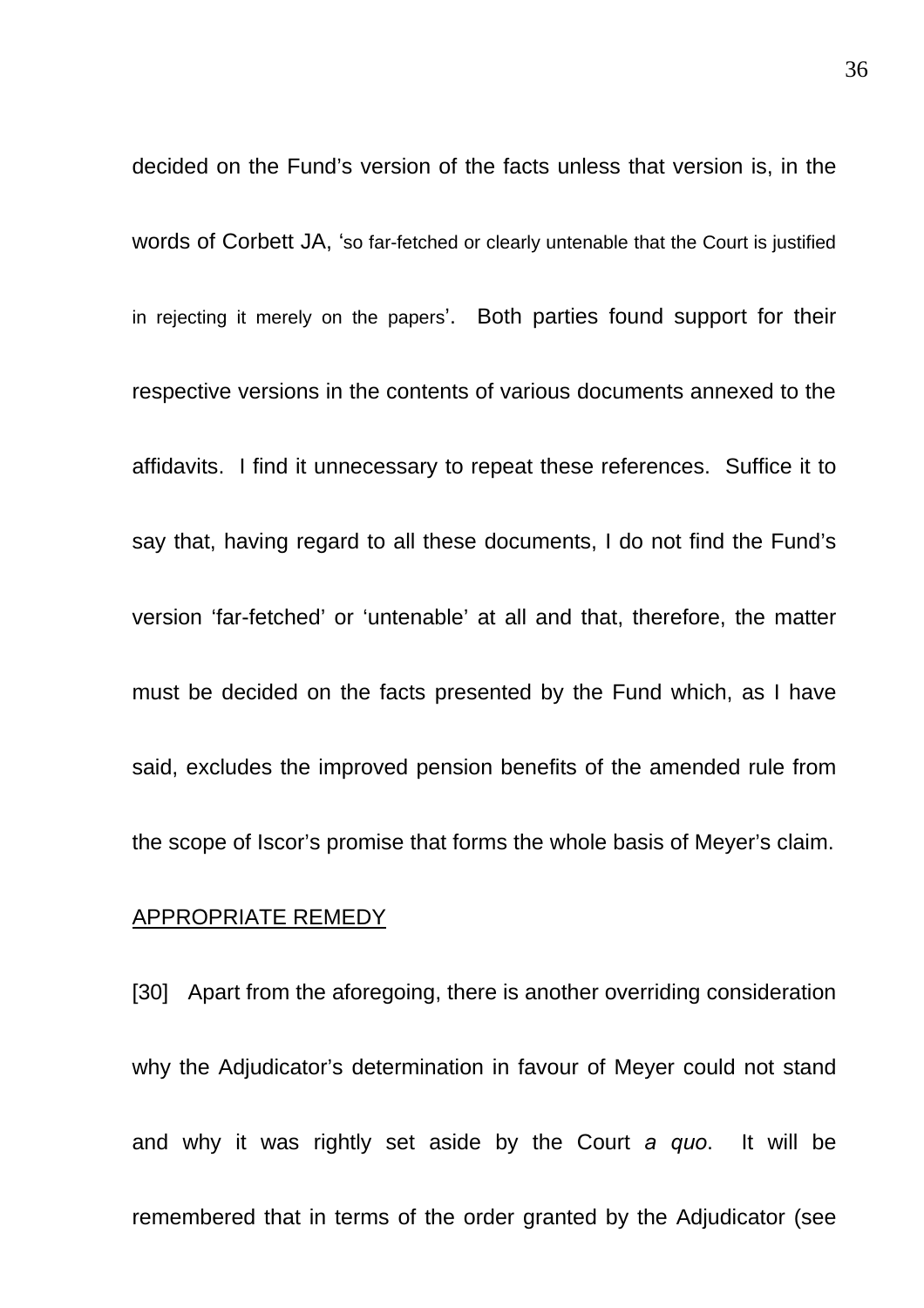para [5] above), the Fund is obliged to place Meyer, by way of compensation, in the position that he would have been in if he had qualified for the increased benefits of the amended rule. We know, however, that in terms of the amended rule, Meyer did not so qualify and that the Fund cannot be compelled to do something not allowed by its rules. Meyer's case is, in essence, that the trustees of the Fund should have considered the terms of the amendment on the basis that he and some 800 other former members of the Fund are to be included in the advantaged group. There is, however, no probability that if the parameters of the advantaged group were to be determined on that basis, the benefits conferred upon every individual member of the group would remain the same. On the contrary, the inherent probabilities appear to indicate that if the number of members to be benefited were to be increased from about 3 000 to about 3 800, the benefits acquired by each member of the group would be substantially reduced. In fact, it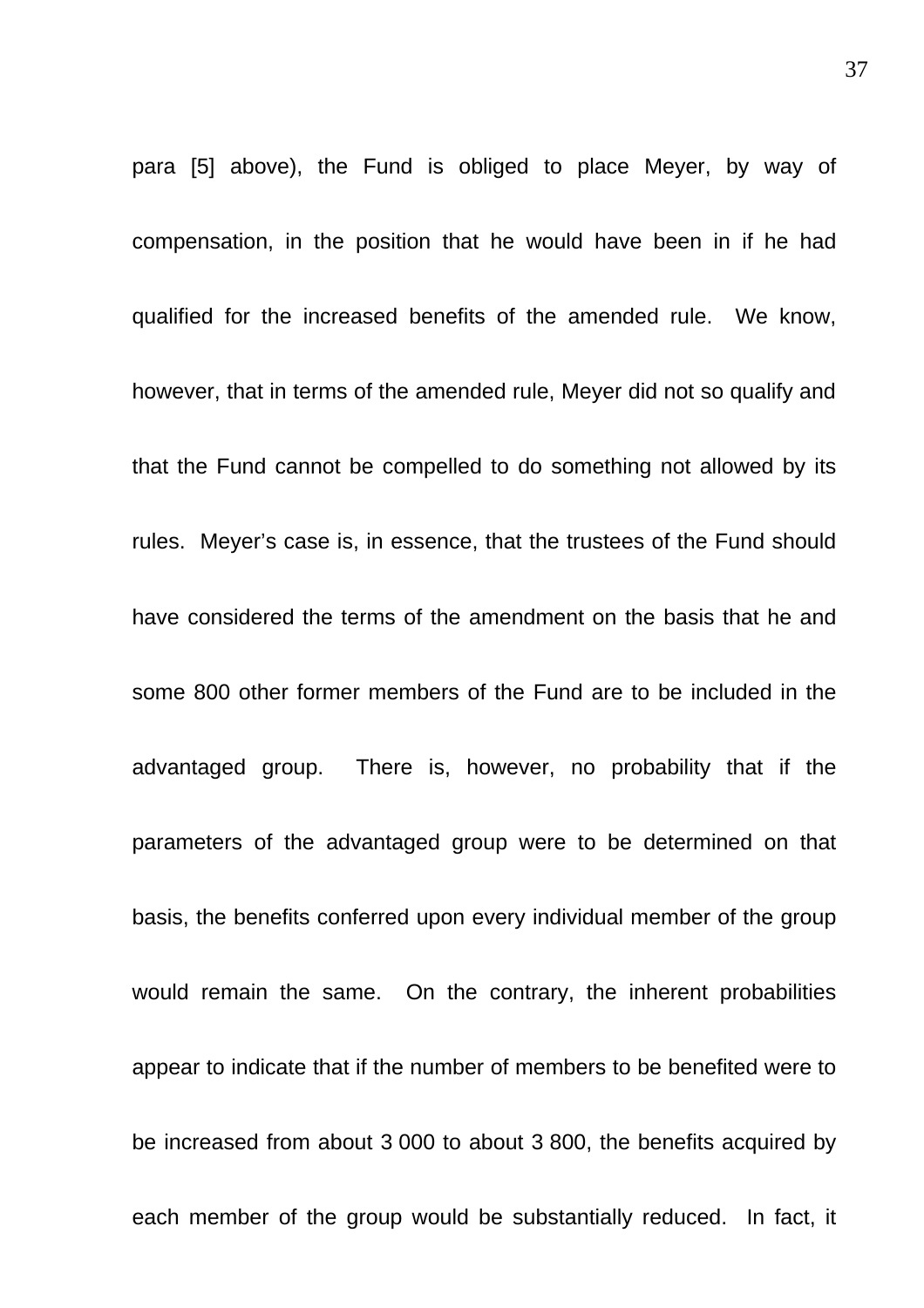appears from the evidence given by one of the Fund's trustees during the Labour Court proceedings that the decision on the parameters of the group that would be entitled to the benefits of the amendment, was not a straightforward matter. Different alternatives were considered and each alternative was submitted to the Fund's actuary for his view on its impact on the surplus in the Fund. An example of an alternative so considered by the trustees was to set the age of those eligible for the increased benefits at 52 instead of 50. If the latter alternative had been adopted, Meyer would in any event have been excluded from the group. The problem is that one simply cannot determine what decision the trustees of the Fund should have taken if they knew that the amendment should be retroactive. This problem goes to the heart of Meyer's case. What he sought, in substance, was for the Fund's decision regarding the formulation of the amendment to be reviewed on administrative law grounds. If successful, he would have been entitled to an order (a)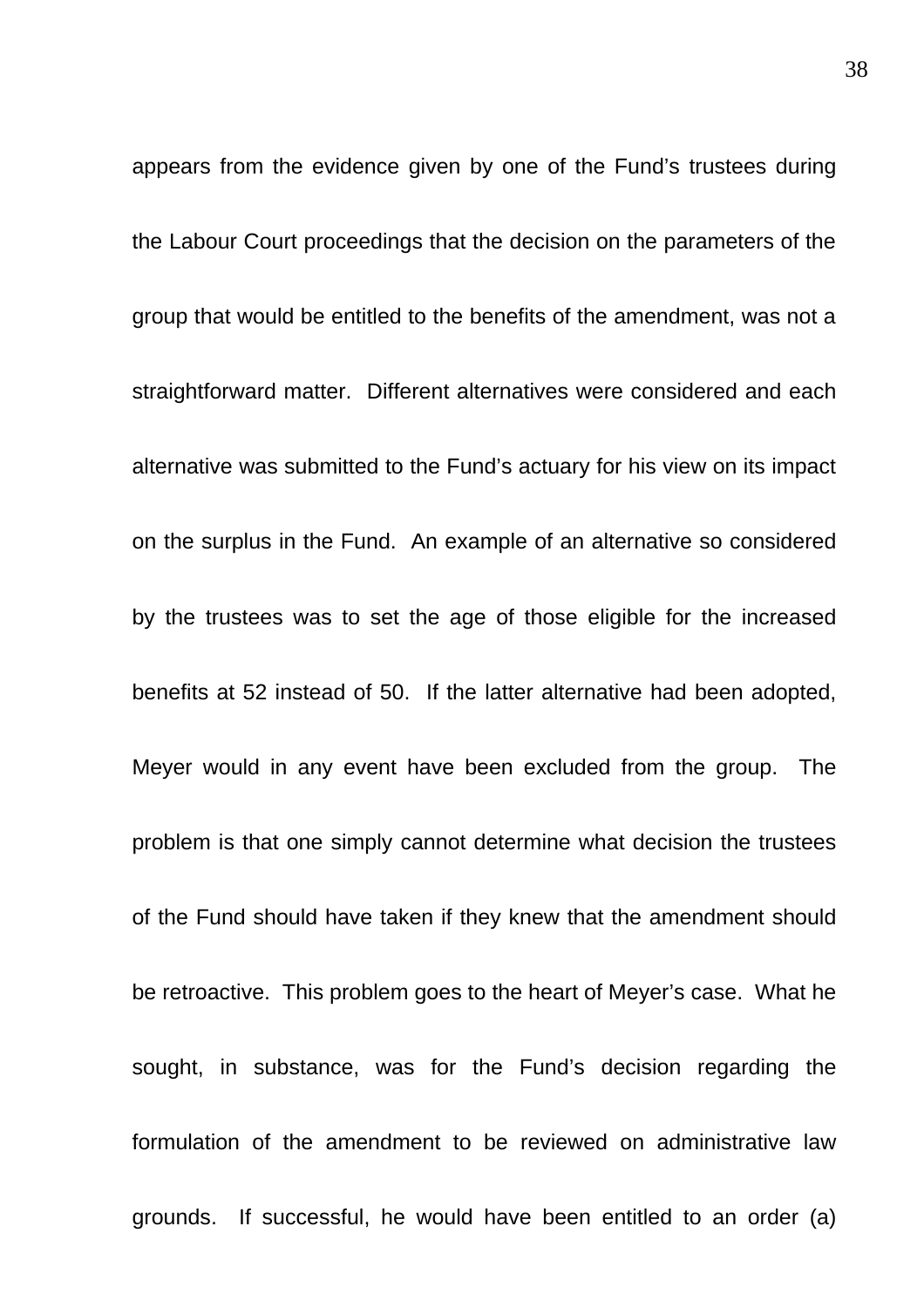setting the Fund's decision aside and (b) referring the matter back to the Fund for reconsideration of its decision on a proper basis. That, however, was not the order that Meyer wants. What he wants was an order (a) reformulating the amendment so as to extend its benefits to every member, including himself, who retired during 1993 and (b) compensating him on the basis of the properly amended rule. The fundamental difficulty with this request is that neither the Adjudicator nor the Court was ever placed in a position to determine what the terms of the amendment should have been if its benefits were to have been made available to everyone who retired in 1993. The problem is, of course, exacerbated by the fact that even when the matter was considered by the Adjudicator, but even more so now, the train has moved on. In the meantime, a substantial part of the surplus in the Fund had been paid out to some 3 000 former members and nearly ten years had elapsed during which period the fortunes of the Fund may well have changed

39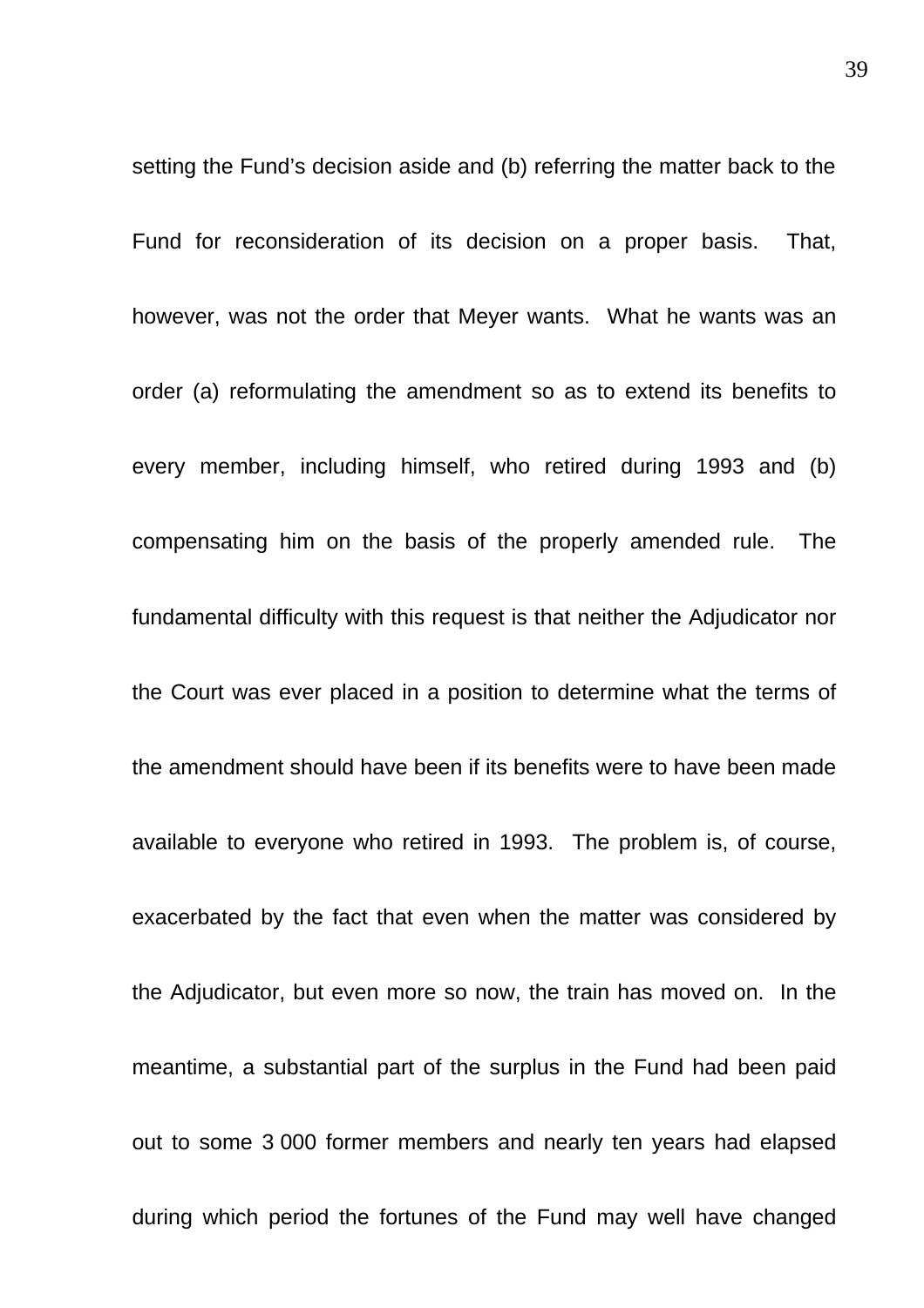dramatically. Accordingly - and leaving aside all the other difficulties in Meyer's case - neither the Adjudicator nor the Court was ever in the position to grant Meyer the relief that he essentially sought. Consequently the appeal cannot succeed and it is therefore not necessary to consider the other arguments raised by the Fund.

[31] The only remaining issue relates to the costs of this appeal. Normally these costs would not give rise to any issue since they would simply follow the event. However, it was urged upon us on Meyer's behalf that, after all the trials and tribulations he had gone through and the costs that he had already incurred to remove, what he, quite understandably, thought to be discrimination against him, he should not be mulcted in further costs. Although I am not without sympathy for Meyer, I believe that it would be wrong to deprive the Fund, purely on the basis of sympathy, of a costs order that it is entitled to.